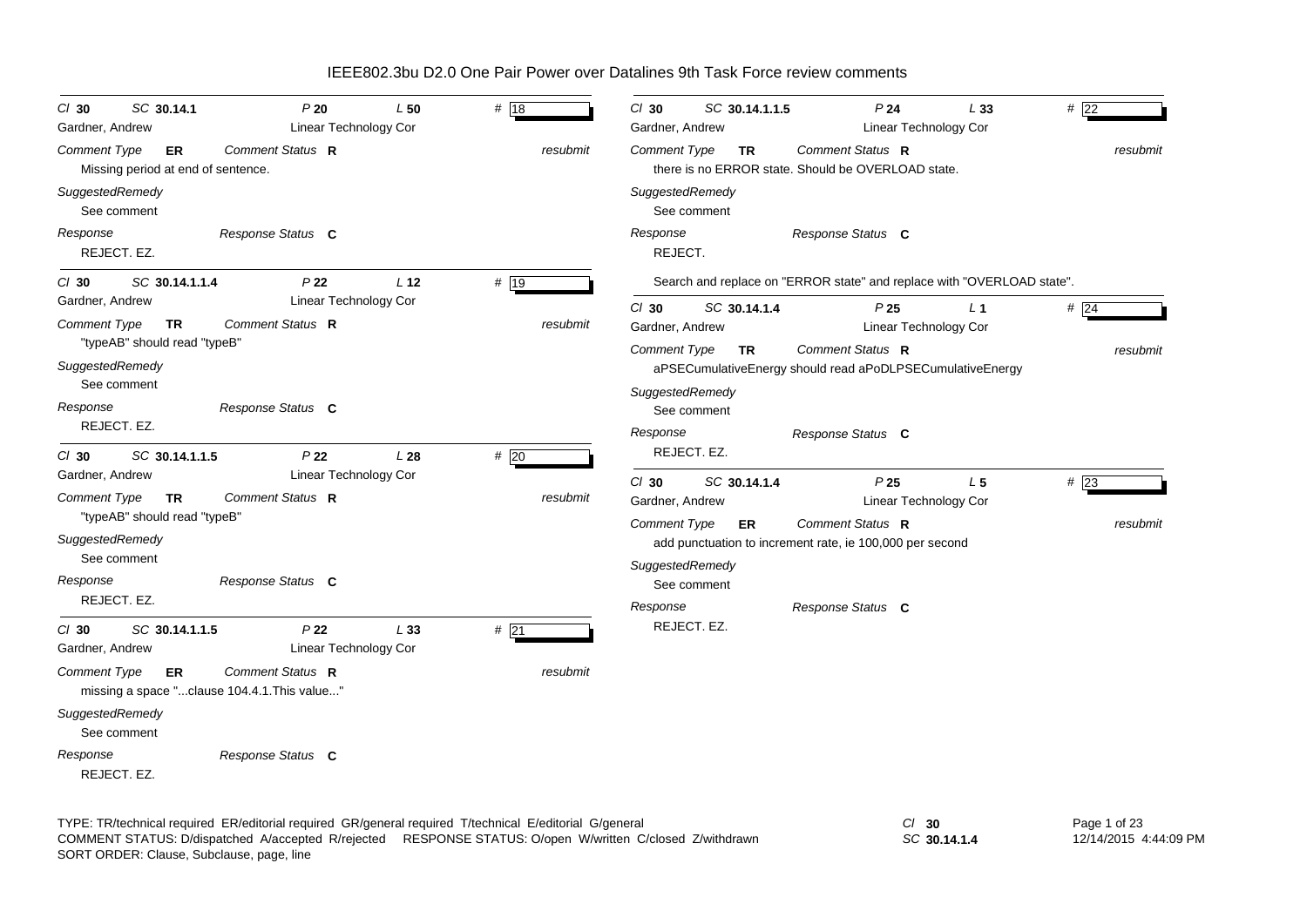| SC 45.2<br>$CI$ 45                                                                                                           | P 27                                                                                                                                                                                                                                                                              | L25             | #25             | $CI$ 45<br>SC 45.2.7a.1.2                                                                                                                             | P29                                                                                                                                                                                             | L7<br>$#$ 29             |
|------------------------------------------------------------------------------------------------------------------------------|-----------------------------------------------------------------------------------------------------------------------------------------------------------------------------------------------------------------------------------------------------------------------------------|-----------------|-----------------|-------------------------------------------------------------------------------------------------------------------------------------------------------|-------------------------------------------------------------------------------------------------------------------------------------------------------------------------------------------------|--------------------------|
| Gardner, Andrew<br><b>Comment Type</b><br><b>TR</b><br>SuggestedRemedy<br>Response<br>REJECT. EZ.                            | Linear Technology Cor<br>Comment Status R<br>Bits b.5.15:11 are defined as Reserved w/ value always 0 and Bit m.5.12 is defined as<br>Power Unit present. How can these definitions exist simultaneously?<br>Change Reserved row from b 5.15:11 to b 5.15:13<br>Response Status C |                 | resubmit        | Gardner, Andrew<br><b>Comment Type</b><br><b>TR</b><br>SuggestedRemedy<br>Response<br>REJECT. EZ.                                                     | Linear Technology Cor<br>Comment Status R<br>mr_pse_enable is not defined in 104.3.3.3 (or anywhere)<br>Change PSE state machine variable 'pse_enable' to 'mr_pse_enable'.<br>Response Status C | resubmit                 |
| SC 45.2.7.a<br>$CI$ 45<br>Gardner, Andrew                                                                                    | P28<br>Linear Technology Cor                                                                                                                                                                                                                                                      | L <sub>19</sub> | #26             | $Cl$ 45<br>SC 45.2.7a.2                                                                                                                               | Search and replace "pse_enable" with "mr_pse_enable".<br>P30                                                                                                                                    | L <sub>15</sub><br>#30   |
| <b>Comment Type</b><br>ER<br>missing a space "Status 2register"<br>SuggestedRemedy<br>See comment<br>Response<br>REJECT. EZ. | Comment Status R<br>Response Status C                                                                                                                                                                                                                                             |                 | resubmit        | Gardner, Andrew<br><b>Comment Type</b><br>$\mathbf{T}$<br>(see P21, L32 for an example)<br>SuggestedRemedy<br>See comment<br><b>Proposed Response</b> | Linear Technology Cor<br>Comment Status D<br>consider adding a PSE Status of "unknown" to match the available options in Section 30<br>Response Status Z                                        | prewithdrawn             |
| $Cl$ 45<br>SC 45.2.7.a1<br>Gardner, Andrew<br><b>Comment Type</b><br><b>ER</b>                                               | P28<br>Linear Technology Cor<br>Comment Status R                                                                                                                                                                                                                                  | L26             | #27<br>resubmit | REJECT.                                                                                                                                               | This comment was WITHDRAWN by the commenter.                                                                                                                                                    |                          |
| SuggestedRemedy<br>See comment<br>Response<br>REJECT. EZ.                                                                    | missing a period "shown in Table 45-211f The default value"<br>Response Status C                                                                                                                                                                                                  |                 |                 | SC 45.2.7a.2.1<br>$CI$ 45<br>Gardner, Andrew<br><b>Comment Type</b><br><b>TR</b>                                                                      | P30<br>Linear Technology Cor<br>Comment Status R<br>there is no ERROR state in the PSE SD. Should be OVERLOAD state.                                                                            | # 31<br>L 27<br>resubmit |
| SC 45.2.7.a1<br>$Cl$ 45<br>Gardner, Andrew<br><b>Comment Type</b><br><b>ER</b>                                               | P28<br>Linear Technology Cor<br>Comment Status R                                                                                                                                                                                                                                  | L <sub>28</sub> | #28<br>resubmit | SuggestedRemedy<br>See comment<br>Response<br>REJECT. EZ.                                                                                             | Response Status C                                                                                                                                                                               |                          |
| SuggestedRemedy<br>See comment                                                                                               | found the extra period. remove second period @ end of sentence                                                                                                                                                                                                                    |                 |                 | See comment 22.                                                                                                                                       |                                                                                                                                                                                                 |                          |
| Response<br>REJECT, EZ.                                                                                                      | Response Status C<br>TYPE: TR/technical required ER/editorial required GR/general required T/technical E/editorial G/general                                                                                                                                                      |                 |                 |                                                                                                                                                       | $Cl$ 45                                                                                                                                                                                         | Page 2 of 23             |

COMMENT STATUS: D/dispatched A/accepted R/rejected RESPONSE STATUS: O/open W/written C/closed Z/withdrawn

SORT ORDER: Clause, Subclause, page, line

*SC* **45.2.7a.2.1** Page 2 of 23 12/14/2015 4:44:11 PM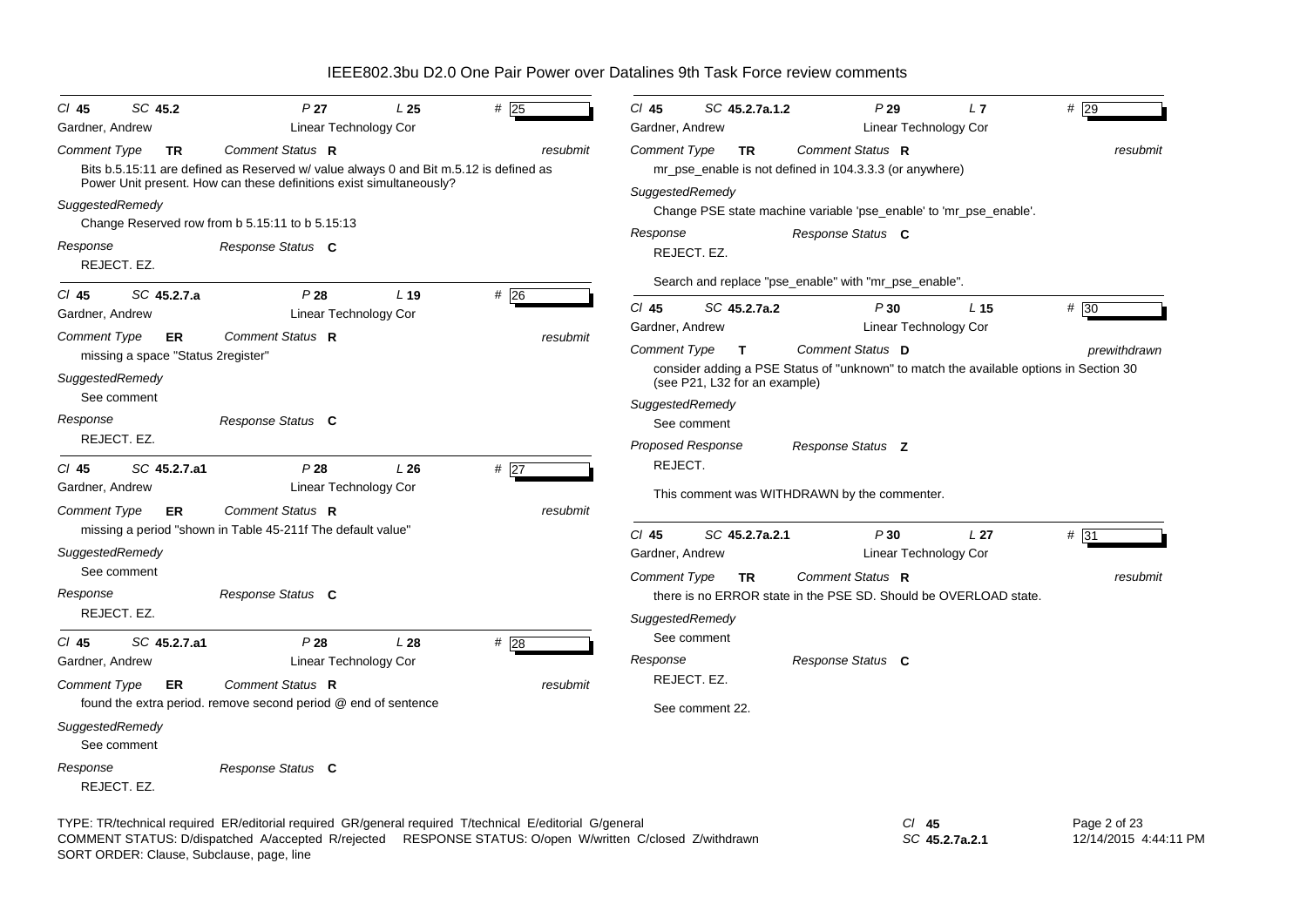| $CI$ 45<br>SC 45.2.7a.2.2<br>P30<br>L32<br># 32<br>Linear Technology Cor<br>Gardner, Andrew                                                                                                                          | $CI$ 45<br>SC 45.2.7a.2.9<br>P31<br>#35<br>L21<br>Gardner, Andrew<br>Linear Technology Cor                                                              |
|----------------------------------------------------------------------------------------------------------------------------------------------------------------------------------------------------------------------|---------------------------------------------------------------------------------------------------------------------------------------------------------|
| Comment Status R<br><b>Comment Type</b><br><b>TR</b><br>resubmit<br>mr_valid_signature is not defined in 104.3.3.3 (or anywhere)                                                                                     | Comment Type<br>Comment Status R<br><b>TR</b><br>resubmit<br>PSE Status is (12.1.2.0), written incorrectly as (12.1.3.1)                                |
| SuggestedRemedy<br>Change PSE state machine variable 'valid_signature' to 'mr_valid_signature'                                                                                                                       | SuggestedRemedy<br>See comment                                                                                                                          |
| Response<br>Response Status C<br>REJECT. EZ.                                                                                                                                                                         | Response<br>Response Status C<br>REJECT. EZ.                                                                                                            |
| Search and replace "valid_signature" with "mr_valid_signature".                                                                                                                                                      | #36<br>$Cl$ 45<br>SC 45.2.7a.2.9<br>P31<br>L23                                                                                                          |
| P30<br>#33<br>$CI$ 45<br>SC 45.2.7a.2.5<br>L <sub>52</sub>                                                                                                                                                           | Linear Technology Cor<br>Gardner, Andrew                                                                                                                |
| Gardner, Andrew<br>Linear Technology Cor<br>Comment Status R<br><b>Comment Type</b><br><b>TR</b><br>resubmit                                                                                                         | <b>Comment Type</b><br>Comment Status A<br>TR<br>fix<br>There is no TEST_MODE or TEST_ERROR state defined in the PSE SD (figure 104-4 as<br>referenced) |
| there is no ERROR state in the PSE SD. Should be OVERLOAD state here.<br>SuggestedRemedy<br>See comment                                                                                                              | SuggestedRemedy<br>need to rewrite the paragraph to agree with the states, as the table was modified to agree<br>with them (table for reference below): |
| Response Status C<br>Response<br>REJECT. EZ.<br>See comment 22.                                                                                                                                                      | $100 = Overload$<br>$0 1 1 =$ Detecting<br>$0 1 0 =$ Delivering power<br>$001 = Sleeping$                                                               |
| #34<br>SC 45.2.7a.2.8<br>P31<br>L <sub>15</sub><br>$CI$ 45<br>Gardner, Andrew<br>Linear Technology Cor                                                                                                               | $000 = Disabled$<br>Delete references to "TEST_MODE" and "TEST_ERROR" in 45.2.7a.2.9.                                                                   |
| Comment Status R<br><b>Comment Type</b><br>resubmit<br><b>TR</b><br>PSE Status is (12.1.2.0), written incorrectly as (12.1.3.1)                                                                                      | Response<br>Response Status C<br>ACCEPT.                                                                                                                |
| SuggestedRemedy<br>See comment                                                                                                                                                                                       | Editorial license granted to make changes as needed.                                                                                                    |
| Response<br>Response Status C<br>REJECT. EZ.                                                                                                                                                                         | #37<br>$CI$ 45<br>SC 45.2.7a.2.9<br>P31<br>L <sub>25</sub><br>Gardner, Andrew<br>Linear Technology Cor                                                  |
|                                                                                                                                                                                                                      | <b>Comment Type</b><br>Comment Status R<br><b>TR</b><br>resubmit<br>error_condition is not defined in 104.3.3.3 (or anywhere)                           |
|                                                                                                                                                                                                                      | SuggestedRemedy<br>propose changing this reference from "error_condition" to "overload_detected" in the text<br>and table 45-211g                       |
|                                                                                                                                                                                                                      | Response<br>Response Status C<br>REJECT.                                                                                                                |
| TYPE: TR/technical required ER/editorial required GR/general required T/technical E/editorial G/general<br>COMMENT STATUS: D/dispatched A/accepted R/rejected RESPONSE STATUS: O/open W/written C/closed Z/withdrawn | $Cl$ 45<br>Page 3 of 23<br>SC 45.2.7a.2.9<br>12/14/2015 4:44:11 PM                                                                                      |

SORT ORDER: Clause, Subclause, page, line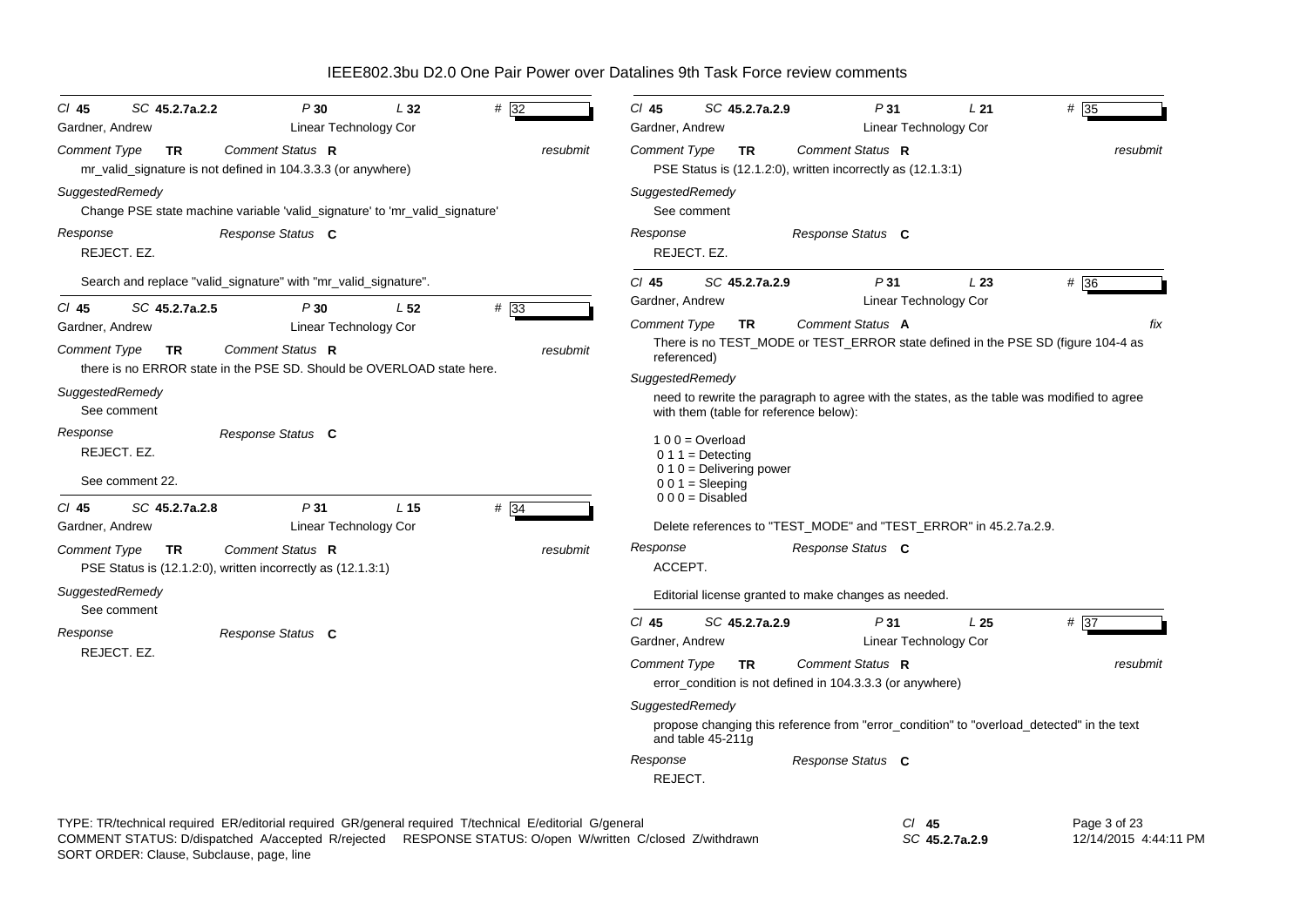| SC 45.2.7a.3.1<br>$CI$ 45                                       | P32                                                                                                                                                                            | L <sub>4</sub> | # 38                 | $CI$ 104                                                                                                                                                                                                                                                                                                                                                                                                                                                                  | SC 104.2                                                 | P35                                                                                                                                                                                                                                                                          | L38 | # 93     |  |
|-----------------------------------------------------------------|--------------------------------------------------------------------------------------------------------------------------------------------------------------------------------|----------------|----------------------|---------------------------------------------------------------------------------------------------------------------------------------------------------------------------------------------------------------------------------------------------------------------------------------------------------------------------------------------------------------------------------------------------------------------------------------------------------------------------|----------------------------------------------------------|------------------------------------------------------------------------------------------------------------------------------------------------------------------------------------------------------------------------------------------------------------------------------|-----|----------|--|
| Gardner, Andrew                                                 | <b>Linear Technology Cor</b>                                                                                                                                                   |                |                      | Abramson, David                                                                                                                                                                                                                                                                                                                                                                                                                                                           |                                                          | <b>Texas Instruments</b>                                                                                                                                                                                                                                                     |     |          |  |
| <b>Comment Type</b><br>TR.<br>SuggestedRemedy<br>See comment    | Comment Status R<br>PSE Status is (12.1.2.0), written incorrectly as (12.1.3.1)                                                                                                |                | resubmit             | Comment Status A<br><b>Comment Type</b><br><b>TR</b><br>This comment applies to Table 104-1.<br>The VPD min voltages for the 12V unregulated class conflict with the signature<br>enable/disable voltages in Table 104-4. If the PSE is only required to put out 5.6V, the PD<br>may never reach the signature disable threshold (5.75V max). In addition, the if the enable<br>threshold is between 3.6V and 5.75V (for example 4.5V), it may be tripped by a VPD min of |                                                          |                                                                                                                                                                                                                                                                              |     |          |  |
| Response<br>REJECT. EZ.                                         | Response Status C                                                                                                                                                              |                |                      | 4.4V<br>SuggestedRemedy                                                                                                                                                                                                                                                                                                                                                                                                                                                   |                                                          |                                                                                                                                                                                                                                                                              |     |          |  |
| SC 49<br>$CI$ 49<br>Gardner, Andrew<br><b>Comment Type</b><br>Е | $P$ 49<br>Linear Technology Cor<br>Comment Status D                                                                                                                            | L32            | # 50<br>prewithdrawn |                                                                                                                                                                                                                                                                                                                                                                                                                                                                           | signature below Vbad_hi.                                 | The disable treshold needs to be lowered to 5.6V. I don't see any downside to this right<br>now, but everything is interconnectedIt would make the threshold between Vsig_disable<br>and Vbad_hi only +/- 4%, but I don't believe there is anything wrong with disabling the |     |          |  |
| Use '&' instead of '*' to denote a logical AND                  |                                                                                                                                                                                |                |                      | Response                                                                                                                                                                                                                                                                                                                                                                                                                                                                  |                                                          | Response Status C                                                                                                                                                                                                                                                            |     |          |  |
| SuggestedRemedy<br>See comment                                  |                                                                                                                                                                                |                |                      |                                                                                                                                                                                                                                                                                                                                                                                                                                                                           | <b>ACCEPT IN PRINCIPLE.</b><br>Table 104-4 items 3 and 4 |                                                                                                                                                                                                                                                                              |     |          |  |
| <b>Proposed Response</b><br>REJECT.                             | Response Status Z                                                                                                                                                              |                |                      |                                                                                                                                                                                                                                                                                                                                                                                                                                                                           | Vsig_disable (min) = $4.6V$                              |                                                                                                                                                                                                                                                                              |     |          |  |
|                                                                 | This comment was WITHDRAWN by the commenter.                                                                                                                                   |                |                      | Vsig enable $(max) = 4.3V$                                                                                                                                                                                                                                                                                                                                                                                                                                                |                                                          |                                                                                                                                                                                                                                                                              |     |          |  |
| SC 104.1.3<br>$CI$ 104                                          | P34                                                                                                                                                                            | L45            | # 92                 | $Cl$ 104<br>Abramson, David                                                                                                                                                                                                                                                                                                                                                                                                                                               | SC 104.3.3.1                                             | P36<br><b>Texas Instruments</b>                                                                                                                                                                                                                                              | L28 | $\#$ 94  |  |
| Abramson, David<br><b>Comment Type</b><br><b>ER</b>             | <b>Texas Instruments</b><br>Comment Status R<br>A PoDL system is defined as Type A or Type BA Type A+B system is<br>How can we have Type A+B if it has to be Type A or Type B? |                | resubmit             | <b>Comment Type</b><br>SuggestedRemedy                                                                                                                                                                                                                                                                                                                                                                                                                                    | ER.                                                      | Comment Status R<br>"Prior to application of normal operating voltage" What exactly is "normal"? Clause 33<br>just says "operating". Why have we added "normal"                                                                                                              |     | resubmit |  |
| SuggestedRemedy                                                 |                                                                                                                                                                                |                |                      |                                                                                                                                                                                                                                                                                                                                                                                                                                                                           |                                                          | remove "normal" throughout this section (and rest of draft if used in a similar manner).                                                                                                                                                                                     |     |          |  |
| well.<br>Response                                               | change to: "is defined as either Type A, Type B, or Type A+B. This will match 104.4.1 as<br>Response Status C                                                                  |                |                      | Response<br>REJECT. EZ.                                                                                                                                                                                                                                                                                                                                                                                                                                                   |                                                          | Response Status C                                                                                                                                                                                                                                                            |     |          |  |
| REJECT. EZ.                                                     |                                                                                                                                                                                |                |                      |                                                                                                                                                                                                                                                                                                                                                                                                                                                                           |                                                          |                                                                                                                                                                                                                                                                              |     |          |  |

*SC* **104.3.3.1**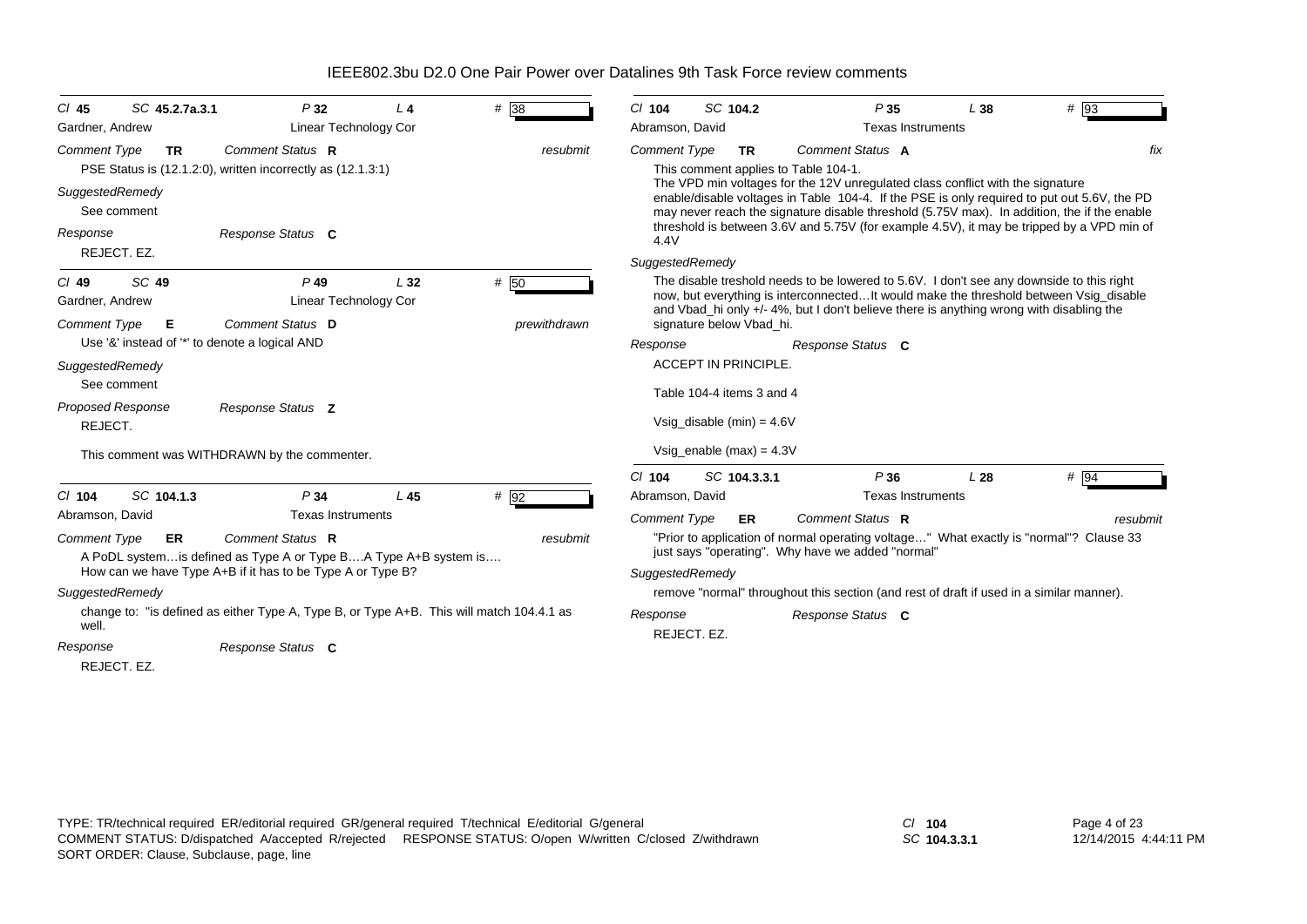| # 95<br>SC 104.3.3.3<br>P <sub>37</sub><br>L <sub>42</sub><br>$Cl$ 104<br>Abramson, David<br><b>Texas Instruments</b>                                                                                                          | # 118<br>$Cl$ 104<br>SC 104.3.3.3<br>P38<br>$L_1$<br>Abramson, David<br><b>Texas Instruments</b>                                                                                                                                                                                   |  |  |  |  |  |  |
|--------------------------------------------------------------------------------------------------------------------------------------------------------------------------------------------------------------------------------|------------------------------------------------------------------------------------------------------------------------------------------------------------------------------------------------------------------------------------------------------------------------------------|--|--|--|--|--|--|
| <b>Comment Status A</b><br>fix<br><b>Comment Type</b><br><b>TR</b><br>The descriptions for TRUE/FALSE of "pi_powered" have the word shall in them.                                                                             | Comment Status R<br><b>Comment Type</b><br><b>ER</b><br>resubmit<br>power_not_available is the only variable we use in the negative                                                                                                                                                |  |  |  |  |  |  |
| SuggestedRemedy<br>Change wording to match construction of similar variables such as pi_sleeping.<br>TRUE: The PSE is applying operating voltage to the PI.<br>FALSE: The PSE is not applying<br>Response<br>Response Status C | SuggestedRemedy<br>Change power_not_available to power_available and update state diagram accordingly.<br>Response<br>Response Status C<br>REJECT. EZ.                                                                                                                             |  |  |  |  |  |  |
| ACCEPT.<br># 119<br>SC 104.3.3.3<br>P <sub>37</sub><br>L <sub>51</sub><br>$CI$ 104                                                                                                                                             | $Cl$ 104<br>SC 104.3.3.6<br>$P$ 40<br># 111<br>$L$ 10<br>Abramson, David<br><b>Texas Instruments</b>                                                                                                                                                                               |  |  |  |  |  |  |
| <b>Texas Instruments</b><br>Abramson, David<br>Comment Status R<br><b>Comment Type</b><br><b>TR</b><br>resubmit<br>The difference between power_applied and pi_powered is not clear                                            | Comment Status R<br><b>Comment Type</b><br>ER<br>resubmit<br>This comment applies to figure 104-4, IDLE state.<br>Why are we calling out pi_detecting and pi_powered as set to FALSE? There is no way to<br>get to IDLE with those set to TRUE. We don't call out pi_discharge_en. |  |  |  |  |  |  |
| SuggestedRemedy<br>Explain the difference or consolidate them into one variable and update state diagram<br>accordingly.<br>Response Status C<br>Response<br>REJECT.                                                           | SuggestedRemedy<br>remove pi_powered and pi_detecting assignments from IDLE.<br>Response<br>Response Status C<br>REJECT. EZ.                                                                                                                                                       |  |  |  |  |  |  |
| Explain the difference better? Use new names that are unique to PoDL and are more<br>meaningful. For example, power_stable?                                                                                                    | SC 104.3.3.6<br>$P$ 40<br># 112<br>$Cl$ 104<br>L <sub>16</sub><br>Abramson, David<br><b>Texas Instruments</b>                                                                                                                                                                      |  |  |  |  |  |  |
| PI_POWERED<=TRUE first occurs in POWER_UP state.<br>The definition of power_applied is:                                                                                                                                        | <b>Comment Type</b><br>Comment Status R<br><b>TR</b><br>resubmit<br>This comment applies to figure 104-4, DETECTION state.<br>The "start Tdet" assignment is missing.                                                                                                              |  |  |  |  |  |  |
| TRUE: the PSE has begun steady state operation.<br>FALSE: the PSE is either not applying full operating voltage or has begun applying full<br>operating voltage but is still in the POWER_UP state.                            | SuggestedRemedy<br>Add "start Tdet" to the DETECTION state.<br>Response Status C<br>Response<br>REJECT.                                                                                                                                                                            |  |  |  |  |  |  |
| These conventions were inherited from PoE.                                                                                                                                                                                     | Change Figure 104-5 to Figure 104-4 cont'd.<br>The tdet stop and start assigments were moved to the detection state machine shown in<br>figure 104-5 on page 41.                                                                                                                   |  |  |  |  |  |  |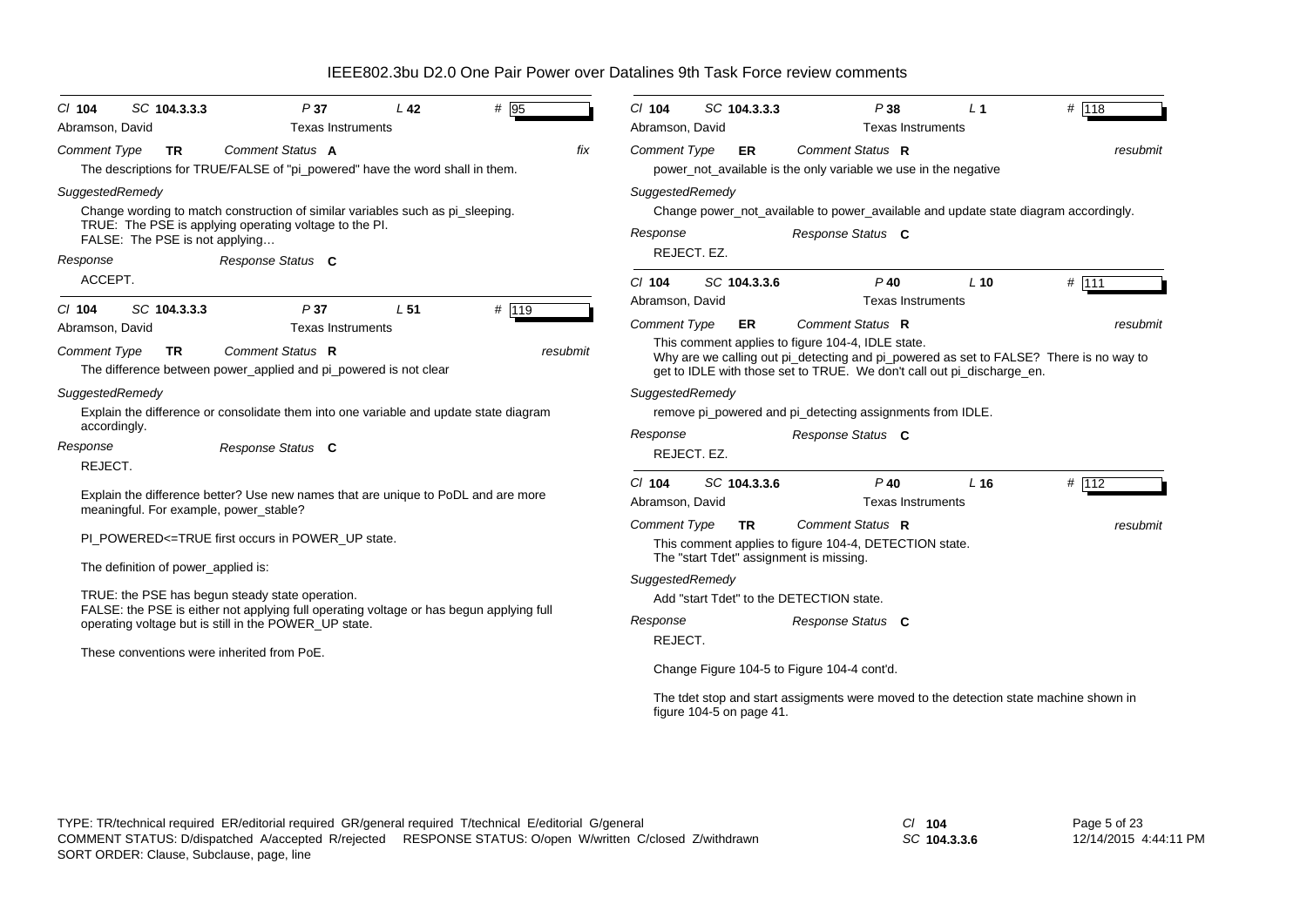| SC 104.3.3.6<br>$Cl$ 104                                            | $P$ 40                                                                                                                                                                                                                                                                                                                                           | L21 | # 113     | $Cl$ 104            | SC 104.3.3.6                       |  | $P$ 40                                                                                                                       | L <sub>27</sub> | # 114 |     |
|---------------------------------------------------------------------|--------------------------------------------------------------------------------------------------------------------------------------------------------------------------------------------------------------------------------------------------------------------------------------------------------------------------------------------------|-----|-----------|---------------------|------------------------------------|--|------------------------------------------------------------------------------------------------------------------------------|-----------------|-------|-----|
| Abramson, David                                                     | <b>Texas Instruments</b>                                                                                                                                                                                                                                                                                                                         |     |           | Abramson, David     |                                    |  | <b>Texas Instruments</b>                                                                                                     |                 |       |     |
| <b>Comment Type</b><br><b>TR</b>                                    | Comment Status R                                                                                                                                                                                                                                                                                                                                 |     | reject    | <b>Comment Type</b> | <b>TR</b>                          |  | Comment Status A                                                                                                             |                 |       | fix |
| error delay in this case.                                           | This comment applies to figure 104-4, DETECTION state.<br>The tdet_timer_done exit arc should go straight to idle. There is no reason for the 0.5s                                                                                                                                                                                               |     |           |                     |                                    |  | This comment applies to Figure 104-4.<br>I believe we need an exit from the classification state if the tclass timer expires |                 |       |     |
| SuggestedRemedy                                                     |                                                                                                                                                                                                                                                                                                                                                  |     |           | SuggestedRemedy     |                                    |  |                                                                                                                              |                 |       |     |
|                                                                     | have exit arc go straight to IDLE (may need to add proper assignments back to the IDLE                                                                                                                                                                                                                                                           |     |           |                     |                                    |  | Add arc back to Restart from classification for the condition of tclass timer done                                           |                 |       |     |
|                                                                     | state). Change text in 104.3.4 so that the restart delay is not needed.                                                                                                                                                                                                                                                                          |     |           | Response            |                                    |  | Response Status C                                                                                                            |                 |       |     |
| Response                                                            | Response Status C                                                                                                                                                                                                                                                                                                                                |     |           | ACCEPT.             |                                    |  |                                                                                                                              |                 |       |     |
| REJECT. TFTD.                                                       |                                                                                                                                                                                                                                                                                                                                                  |     |           |                     | <b>CLASSIFICATION</b>              |  | Change "do_classification_done" to "tclass_timer_done+do_classification_done" in exit of                                     |                 |       |     |
|                                                                     | Restart delay for this arc was retained so aPoDLPSEInvalidSignatureCounter max update                                                                                                                                                                                                                                                            |     |           | $Cl$ 104            | SC 104.3.3.6                       |  | $P$ 40                                                                                                                       | L28             | # 117 |     |
|                                                                     | rate was 2Hz. This allows counter to be potentially implemented outside of PSE, i.e. PSE<br>is only required to provide invalid signature status bit.                                                                                                                                                                                            |     |           | Abramson, David     |                                    |  | <b>Texas Instruments</b>                                                                                                     |                 |       |     |
|                                                                     |                                                                                                                                                                                                                                                                                                                                                  |     |           |                     |                                    |  |                                                                                                                              |                 |       |     |
| $CI$ 104<br>SC 104.3.3.6<br>Abramson, David                         | P 40<br><b>Texas Instruments</b>                                                                                                                                                                                                                                                                                                                 | L24 | # 120     | <b>Comment Type</b> | <b>TR</b>                          |  | Comment Status A                                                                                                             |                 |       | fix |
|                                                                     |                                                                                                                                                                                                                                                                                                                                                  |     |           |                     |                                    |  | This comment applies to Figure 104-4.<br>!power_not_available needs to be anded with valid_class for the transition from     |                 |       |     |
| <b>Comment Type</b><br>TR.<br>This comment applies to Figure 104-4. | Comment Status D                                                                                                                                                                                                                                                                                                                                 |     | withdrawn |                     | branch in both directions at once. |  | classification_eval to power_up. Otherwise a valid class with power_not_available would                                      |                 |       |     |
|                                                                     | Since pi_detecting is not set to false during classification, the separate detection state                                                                                                                                                                                                                                                       |     |           | SuggestedRemedy     |                                    |  |                                                                                                                              |                 |       |     |
|                                                                     | machine must be running during classification. The PSE detection output specs must still<br>apply during classification, but the signature state machine doesn't need to run.                                                                                                                                                                    |     |           |                     |                                    |  | change transition from "valid_class" to !power_not_available * valid_class.                                                  |                 |       |     |
| SuggestedRemedy                                                     |                                                                                                                                                                                                                                                                                                                                                  |     |           | Response            |                                    |  | Response Status C                                                                                                            |                 |       |     |
|                                                                     | Fix the stand alone detection state diagram (Figure 104-5) so that it does not run in                                                                                                                                                                                                                                                            |     |           | ACCEPT.             |                                    |  |                                                                                                                              |                 |       |     |
| classification.                                                     |                                                                                                                                                                                                                                                                                                                                                  |     |           |                     |                                    |  |                                                                                                                              |                 |       |     |
| <b>Proposed Response</b>                                            | Response Status Z                                                                                                                                                                                                                                                                                                                                |     |           |                     | See comment 7 and 118.             |  |                                                                                                                              |                 |       |     |
| PROPOSED REJECT.                                                    |                                                                                                                                                                                                                                                                                                                                                  |     |           |                     |                                    |  |                                                                                                                              |                 |       |     |
|                                                                     | This comment was WITHDRAWN by the commenter.                                                                                                                                                                                                                                                                                                     |     |           |                     |                                    |  |                                                                                                                              |                 |       |     |
| TFTD.                                                               |                                                                                                                                                                                                                                                                                                                                                  |     |           |                     |                                    |  |                                                                                                                              |                 |       |     |
|                                                                     | What's currently in the state machine isn't broken (see below). We could add a<br>pi_classifying variable to further clarify if needed.                                                                                                                                                                                                          |     |           |                     |                                    |  |                                                                                                                              |                 |       |     |
|                                                                     | The pi_detecting = TRUE condition causes the PSE to apply a voltage limited detection<br>current at the PI which is needed for classification. Since the signature was valid before<br>entering classificaiton, the fact that the tdet_timer will expire during classification because<br>the detection state machine is running doesn't matter. |     |           |                     |                                    |  |                                                                                                                              |                 |       |     |

*SC* **104.3.3.6**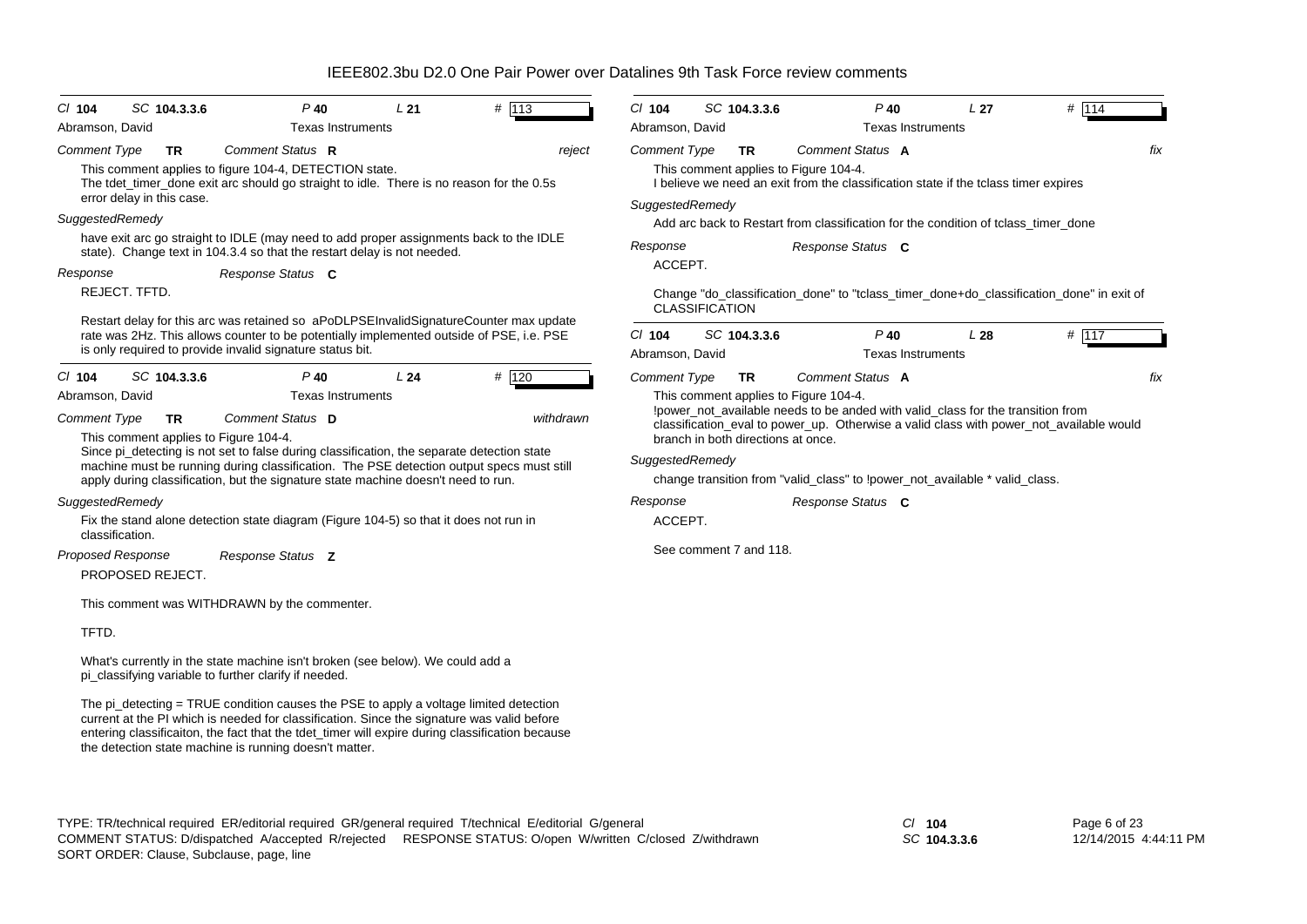| SC 104.3.3.6<br>$CI$ 104                                                                                                                                    | $P$ 40                                                                                                                                                                      | L <sub>37</sub> | # 115             | $Cl$ 104                                               | SC 104.3.3.6     | $P$ 42                                                                                                                                                                                                                                               | L30                          | $#$ $\overline{7}$ |
|-------------------------------------------------------------------------------------------------------------------------------------------------------------|-----------------------------------------------------------------------------------------------------------------------------------------------------------------------------|-----------------|-------------------|--------------------------------------------------------|------------------|------------------------------------------------------------------------------------------------------------------------------------------------------------------------------------------------------------------------------------------------------|------------------------------|--------------------|
| Abramson, David                                                                                                                                             | <b>Texas Instruments</b>                                                                                                                                                    |                 |                   | Dove, Daniel                                           |                  |                                                                                                                                                                                                                                                      | Dove Networking Solut        |                    |
| <b>Comment Type</b><br><b>TR</b><br>This comment applies to Figure 104-4.                                                                                   | Comment Status D<br>I believe the wrong timer is turned off inside POWER ON.                                                                                                |                 | withdrawn         | <b>Comment Type</b><br>that arc.                       | <b>TR</b>        | Comment Status D<br>The logic coming out of CLASS_EVAL will very likely exit immediately. !valid_class is<br>probably true before tclass_timer_done is true, so this logic would immediately leave on                                                |                              | withdrawn          |
| SuggestedRemedy<br>Change "stop toff timer" to "stop tinrush timer"                                                                                         |                                                                                                                                                                             |                 |                   | SuggestedRemedy                                        |                  |                                                                                                                                                                                                                                                      |                              |                    |
| Proposed Response                                                                                                                                           | Response Status Z                                                                                                                                                           |                 |                   |                                                        |                  | (tclass_timer_done * !valid_class) + power_not_available is probably a better logic set.                                                                                                                                                             |                              |                    |
| PROPOSED REJECT.                                                                                                                                            |                                                                                                                                                                             |                 |                   | Proposed Response<br>REJECT.                           |                  | Response Status Z                                                                                                                                                                                                                                    |                              |                    |
|                                                                                                                                                             | This comment was WITHDRAWN by the commenter.                                                                                                                                |                 |                   |                                                        |                  | This comment was WITHDRAWN by the commenter.                                                                                                                                                                                                         |                              |                    |
| the SETTLE SLEEP state.                                                                                                                                     | Stop toff timer is correct since it is resetting the toff timer in preparation for the exit arc into                                                                        |                 |                   | $Cl$ 104<br>Dove, Daniel                               | SC 104.3.3.6     | $P$ 42                                                                                                                                                                                                                                               | L33<br>Dove Networking Solut | #8                 |
| SC 104.3.3.6<br>$CI$ 104<br>Abramson, David<br><b>Comment Type</b><br><b>ER</b><br>This comment applies to Figure 104-4.<br>the previous state? I think no. | $P$ 40<br><b>Texas Instruments</b><br>Comment Status R<br>Do we need to call out values for pi sleeping and pi powered if they haven't changed from                         | $L$ 48          | # 116<br>resubmit | <b>Comment Type</b><br>more stable?<br>SuggestedRemedy | T.               | Comment Status R<br>This is a question: Currently we assign pi_powered<=TRUE in the POWER_UP state. Is<br>there any issue with doing it here, vs the POWER_ON state where things are likely to be<br>Task force to discuss and resolve the question. |                              | resubmit           |
| SuggestedRemedy                                                                                                                                             |                                                                                                                                                                             |                 |                   | Response                                               |                  | Response Status C                                                                                                                                                                                                                                    |                              |                    |
|                                                                                                                                                             | Remove pi_sleeping and pi_powered assignments in the sleep state. The whole state<br>machine should be checked for this situation. The overload state has the same problem. |                 |                   | REJECT.                                                |                  |                                                                                                                                                                                                                                                      |                              |                    |
| Response                                                                                                                                                    | Response Status C                                                                                                                                                           |                 |                   |                                                        | See comment 119. |                                                                                                                                                                                                                                                      |                              |                    |
| REJECT.                                                                                                                                                     |                                                                                                                                                                             |                 |                   | PoE.                                                   |                  | Assigning TRUE to pi_powered during POWER_UP state is consistent with what is done in                                                                                                                                                                |                              |                    |
|                                                                                                                                                             | Remove superfluous pi_sleeping and pi_powered assignments in SETTLE_SLEEP.                                                                                                  |                 |                   |                                                        |                  |                                                                                                                                                                                                                                                      |                              |                    |
|                                                                                                                                                             | Remove pi_detecting and pi_powered in IDLE state.                                                                                                                           |                 |                   |                                                        |                  |                                                                                                                                                                                                                                                      |                              |                    |
|                                                                                                                                                             | Remove pi_powered and pi_sleeping from SLEEP state.                                                                                                                         |                 |                   |                                                        |                  |                                                                                                                                                                                                                                                      |                              |                    |
| multiple entry points.                                                                                                                                      | Retain assignments in OVERLOAD state since the overload_detected entry arc has                                                                                              |                 |                   |                                                        |                  |                                                                                                                                                                                                                                                      |                              |                    |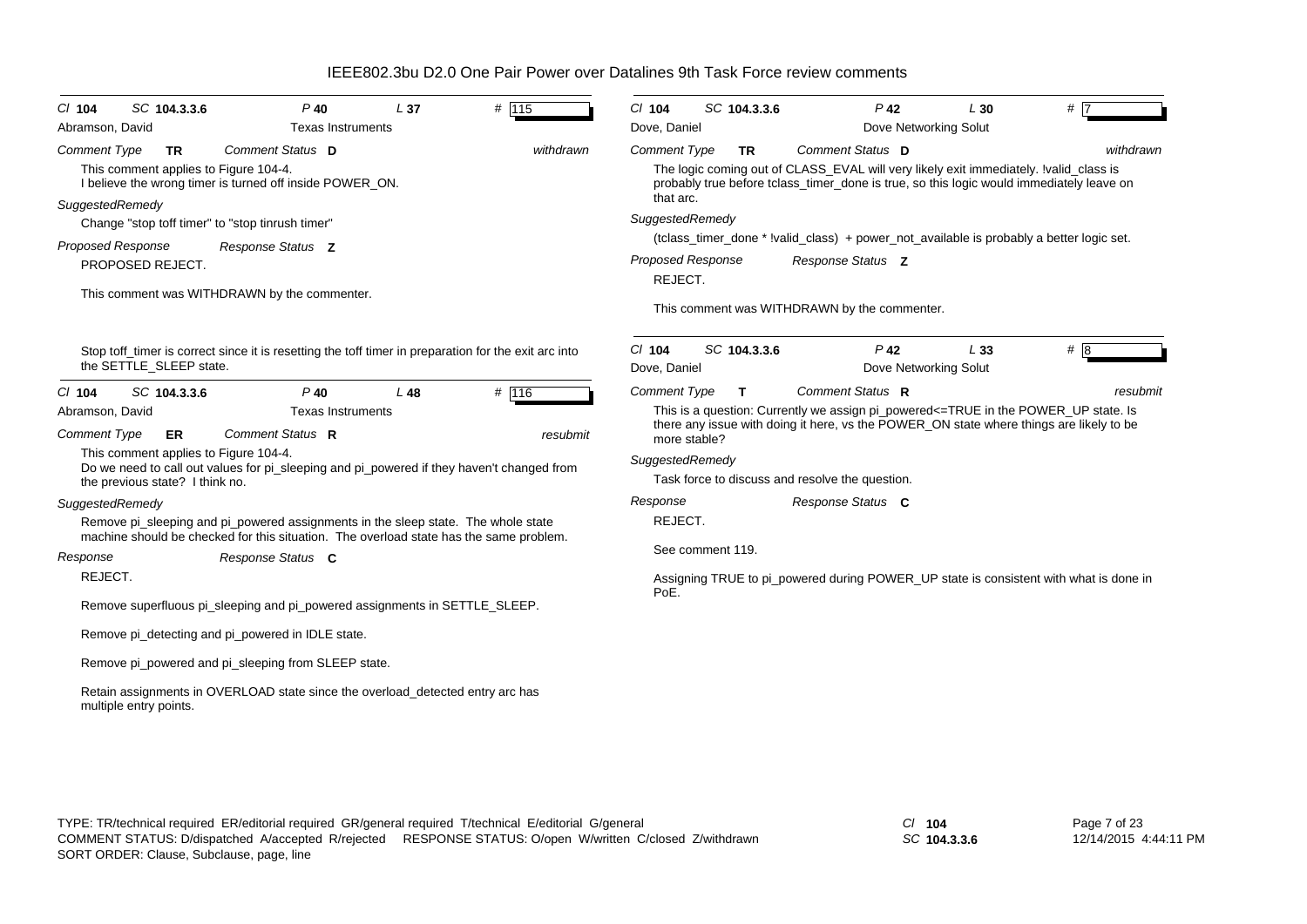| $CI$ 104                               | SC 104.3.3.6                             | P 42                                                                                                                                                                            | L 48            | # $11$    | $Cl$ 104                                                | SC 104.3.3.6 |  |                                                             | $P$ 42                   | L 48                                                                                   | #   9                                                                                                                                                                                 |
|----------------------------------------|------------------------------------------|---------------------------------------------------------------------------------------------------------------------------------------------------------------------------------|-----------------|-----------|---------------------------------------------------------|--------------|--|-------------------------------------------------------------|--------------------------|----------------------------------------------------------------------------------------|---------------------------------------------------------------------------------------------------------------------------------------------------------------------------------------|
| Dove, Daniel                           |                                          | Dove Networking Solut                                                                                                                                                           |                 |           | Dove, Daniel                                            |              |  |                                                             |                          | Dove Networking Solut                                                                  |                                                                                                                                                                                       |
| <b>Comment Type</b>                    | TR.                                      | Comment Status D<br>Minor Nit: Coming out of OVERLOAD is a UCT, but I would argue that you will not come<br>out of this state if overload detected is true.                     |                 | withdrawn | <b>Comment Type</b>                                     | <b>TR</b>    |  | Comment Status R<br>the SLEEP state, so they are redundant. |                          | In SLEEP state, pi_sleeping<=TRUE and pi_powered<=FALSE assignments are                | resubmit<br>redundant. The SETTLE_SLEEP state asserts these values and there is no other way into                                                                                     |
| SuggestedRemedy                        |                                          |                                                                                                                                                                                 |                 |           | SuggestedRemedy                                         |              |  |                                                             |                          |                                                                                        |                                                                                                                                                                                       |
|                                        |                                          | Therefore, suggest that you replace UCT with !overload_detected.                                                                                                                |                 |           |                                                         |              |  |                                                             |                          |                                                                                        |                                                                                                                                                                                       |
| <b>Proposed Response</b>               |                                          | Response Status <b>Z</b>                                                                                                                                                        |                 |           | Remove those two value assignments<br>Response Status C |              |  |                                                             |                          |                                                                                        |                                                                                                                                                                                       |
| REJECT.                                |                                          |                                                                                                                                                                                 |                 |           | Response<br>REJECT.                                     |              |  |                                                             |                          |                                                                                        |                                                                                                                                                                                       |
|                                        |                                          | This comment was WITHDRAWN by the commenter.                                                                                                                                    |                 |           | OBE 116.                                                |              |  |                                                             |                          |                                                                                        |                                                                                                                                                                                       |
|                                        |                                          |                                                                                                                                                                                 |                 |           | $CI$ 104                                                | SC 104.3.4.1 |  |                                                             | P 41                     | $L_{32}$                                                                               | $#$ 121                                                                                                                                                                               |
|                                        |                                          | Once the OVERLOAD state has been entered, power is removed from the PI, and the only                                                                                            |                 |           | Abramson, David                                         |              |  |                                                             | <b>Texas Instruments</b> |                                                                                        |                                                                                                                                                                                       |
|                                        |                                          | way to re-apply power is to follow the existing arcs. That is the intent, hence the UCT.                                                                                        |                 |           | <b>Comment Type</b>                                     | ER.          |  | Comment Status R                                            |                          |                                                                                        | resubmit                                                                                                                                                                              |
| $Cl$ 104<br>Dove, Daniel               | SC 104.3.3.6                             | $P$ 42<br>Dove Networking Solut                                                                                                                                                 | L48             | # 12      | Table 104-4.                                            |              |  |                                                             |                          |                                                                                        | Poor wording: "All detection currents at the PI shall be within the Ivalid current range as<br>specified in Table 104-2 with a valid PD detection signature connected as specified in |
| <b>Comment Type</b><br>SuggestedRemedy | Е                                        | Comment Status R<br>VERY Minor Nit: The arc logic from RESTART and RESTART_DELAY statements are too<br>close to the boxes, causing the "_" characters to be partially obscured. |                 | resubmit  | SuggestedRemedy<br>Table 104-4."                        |              |  |                                                             |                          | Reword: "All detection currents at the PI shall be within the Ivalid current range, as | specified in Table 104-2, when connected to a valid PD detection signature as specified in                                                                                            |
|                                        | Move the arc statements up a tiddly bit. |                                                                                                                                                                                 |                 |           | Response                                                |              |  |                                                             |                          |                                                                                        |                                                                                                                                                                                       |
| Response                               |                                          | Response Status C                                                                                                                                                               |                 |           | REJECT. EZ.                                             |              |  | Response Status C                                           |                          |                                                                                        |                                                                                                                                                                                       |
| REJECT. EZ.                            |                                          |                                                                                                                                                                                 |                 |           |                                                         |              |  |                                                             |                          |                                                                                        |                                                                                                                                                                                       |
|                                        |                                          |                                                                                                                                                                                 |                 |           | $CI$ 104                                                | SC 104.3.4.1 |  |                                                             | $P$ 41                   | L38                                                                                    | # 96                                                                                                                                                                                  |
| $CI$ 104                               | SC 104.3.3.6                             | $P$ 42                                                                                                                                                                          | L <sub>48</sub> | # 10      | Abramson, David                                         |              |  |                                                             | <b>Texas Instruments</b> |                                                                                        |                                                                                                                                                                                       |
| Dove, Daniel                           |                                          | Dove Networking Solut                                                                                                                                                           |                 |           | <b>Comment Type</b>                                     | <b>ER</b>    |  | Comment Status R                                            |                          |                                                                                        | reject                                                                                                                                                                                |
| <b>Comment Type</b>                    | TR                                       | Comment Status A                                                                                                                                                                |                 | fix       |                                                         |              |  | This comment applies to Table 104-2.                        |                          |                                                                                        |                                                                                                                                                                                       |
|                                        |                                          | In the OVERLOAD state, "stop ted_timer" is not appropriate. It looks like it was supposed<br>to be deprecated when you renamed to tod_timer and added the OVERLOAD_DELAY        |                 |           |                                                         |              |  |                                                             |                          | Why is there an additional information column if we don't have anything in it.         |                                                                                                                                                                                       |
| state.                                 |                                          |                                                                                                                                                                                 |                 |           | SuggestedRemedy                                         |              |  |                                                             |                          |                                                                                        |                                                                                                                                                                                       |
| SuggestedRemedy                        |                                          |                                                                                                                                                                                 |                 |           |                                                         |              |  | Either delete the column, or add appropriate information.   |                          |                                                                                        |                                                                                                                                                                                       |
|                                        |                                          | Remove "stop ted_timer" from OVERLOAD state unless your objective is to clear the<br>tod timer done conditions. If so, correct the name of the timer.                           |                 |           | Response<br>Response Status C<br>REJECT.                |              |  |                                                             |                          |                                                                                        |                                                                                                                                                                                       |
| Response<br>ACCEPT.                    |                                          | Response Status C                                                                                                                                                               |                 |           | items 1-5.                                              |              |  |                                                             |                          |                                                                                        | Table is partially populated with references on the second page. Propose references for                                                                                               |
|                                        |                                          |                                                                                                                                                                                 |                 |           |                                                         |              |  |                                                             |                          |                                                                                        |                                                                                                                                                                                       |

| TYPE: TR/technical required ER/editorial required GR/general required T/technical E/editorial G/general   | $CI$ 104     |
|-----------------------------------------------------------------------------------------------------------|--------------|
| COMMENT STATUS: D/dispatched A/accepted R/rejected RESPONSE STATUS: O/open W/written C/closed Z/withdrawn | SC 104.3.4.1 |
| SORT ORDER: Clause, Subclause, page, line                                                                 |              |

Page 8 of 23 12/14/2015 4:44:11 PM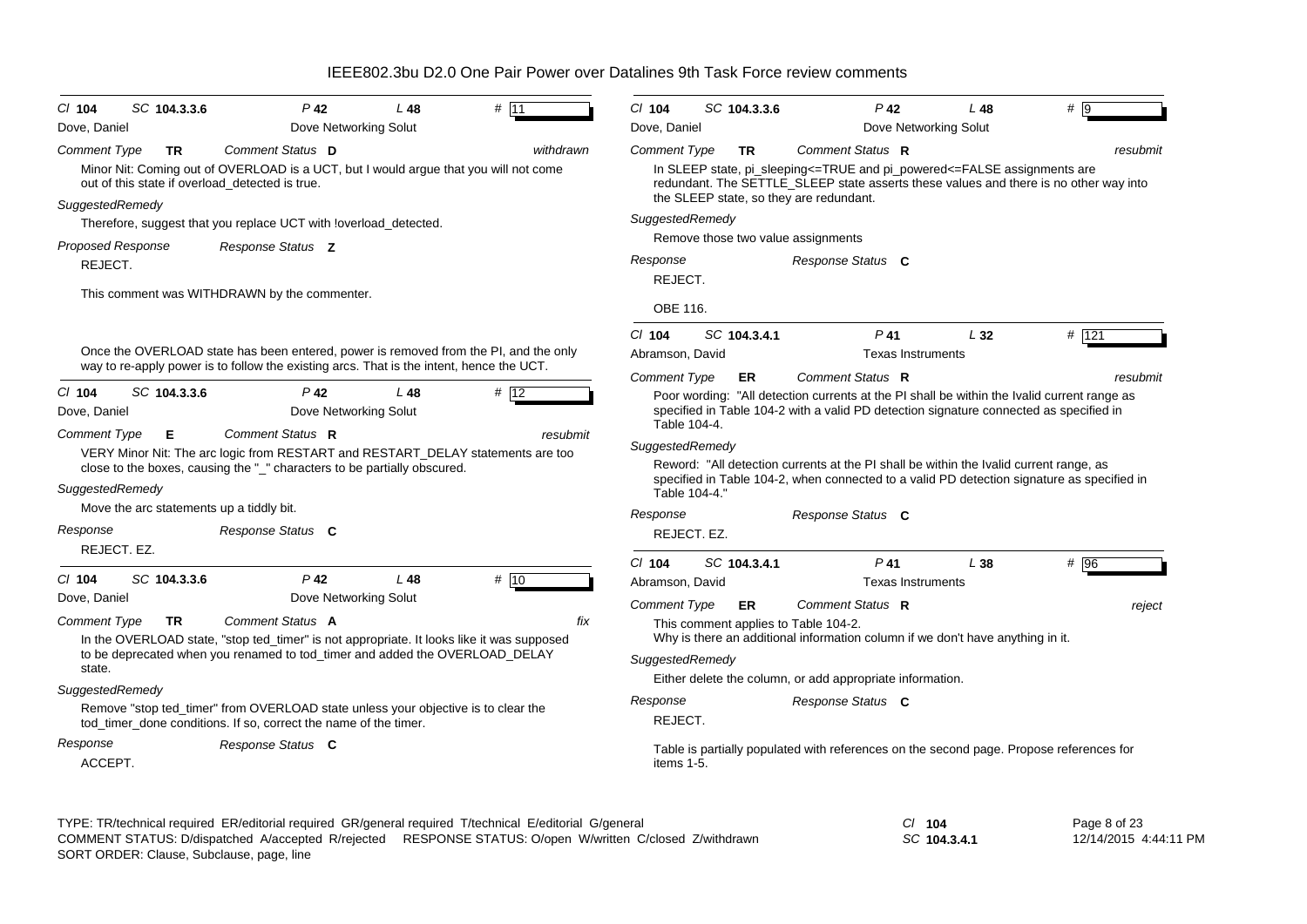| $CI$ 104<br>Abramson, David                                                         | SC 104.3.4.1                                                                                                                                                                                                                                                                                                                                                                                                                       | $P$ 41<br><b>Texas Instruments</b> | L 42            | # 197            | CI 104<br>Abramson, David                               | SC 104.3.6                  |           | $P$ 42<br><b>Texas Instruments</b>                                                                                                                                                                                                     | $L$ 41          | #<br>98  |
|-------------------------------------------------------------------------------------|------------------------------------------------------------------------------------------------------------------------------------------------------------------------------------------------------------------------------------------------------------------------------------------------------------------------------------------------------------------------------------------------------------------------------------|------------------------------------|-----------------|------------------|---------------------------------------------------------|-----------------------------|-----------|----------------------------------------------------------------------------------------------------------------------------------------------------------------------------------------------------------------------------------------|-----------------|----------|
| <b>Comment Type</b><br>30mA seems like a bad idea.                                  | Comment Status A<br><b>TR</b><br>This comment applies to Table 104-2.<br>What is the purpose of the short circuit current in the detection state. The PSE must<br>source a current less than 16mA in this state to be a valid probe current. In addition, the<br>PD needs to be able to sink enough current during SCCP and allowing the PSE to source                                                                             |                                    |                 | fix              | <b>Comment Type</b><br>SuggestedRemedy                  | add space in "of full"      | <b>ER</b> | Comment Status R<br>"prior to application offull operating voltage"                                                                                                                                                                    |                 | resubmit |
| SuggestedRemedy<br>while in the detection state.                                    | Remove item 2 from table. Add text that 16mA is the most the PSE is allowed to source                                                                                                                                                                                                                                                                                                                                              |                                    |                 |                  | Response<br>CI 104                                      | REJECT. EZ.<br>SC 104.3.6   |           | Response Status C<br>$P$ 42                                                                                                                                                                                                            | L <sub>51</sub> | # 122    |
| Response<br>ACCEPT.                                                                 | Response Status C                                                                                                                                                                                                                                                                                                                                                                                                                  |                                    |                 |                  | Abramson, David<br>Comment Type                         |                             | <b>TR</b> | <b>Texas Instruments</b><br>Comment Status A                                                                                                                                                                                           |                 | fix      |
| $CI$ 104                                                                            | Change item 2 max to 20mA in Table 104-2<br>SC 104.3.4.2                                                                                                                                                                                                                                                                                                                                                                           | $P$ 42                             | L <sub>19</sub> | # 110            | signature."                                             |                             |           | "The output of a PSE shall conform to the electrical requirements in Table 104-3 in both<br>powered and unpowered modes to ensure that it does not present a valid PD detection                                                        |                 |          |
| Abramson, David                                                                     |                                                                                                                                                                                                                                                                                                                                                                                                                                    | <b>Texas Instruments</b>           |                 |                  |                                                         |                             |           | This sentence seems to indicate the PSE must follow all the specs in 104-3 even when<br>unpowered. That seems like an odd thing for a lot of the specs.                                                                                |                 |          |
| <b>Comment Type</b><br>SuggestedRemedy                                              | Comment Status A<br><b>TR</b><br>"A PSE shall accpet as a valid PD signature a link segment with a constant voltage in the<br>range of Vgood_PSE for at least<br>Does the PSE really have to check if the voltage is absolutely constant? Don't we really<br>mean the the voltage has to be in the range of Vgood_PSE for a certain amount of time?<br>remove the word "constant". Remove all similar uses of the word "constant". |                                    |                 | fix              | SuggestedRemedy<br>$104 - 5.$<br>Response<br>$104 - 5.$ | <b>ACCEPT IN PRINCIPLE.</b> |           | Reword: In all states, a PSE shall present an invalid PD signature as specified in Table<br>Response Status C<br>"Under all conditions, a PSE shall present an invalid PD signature as specified in Table                              |                 |          |
| Response<br>ACCEPT.                                                                 | Response Status C                                                                                                                                                                                                                                                                                                                                                                                                                  |                                    |                 |                  | $Cl$ 104                                                | SC 104.3.6                  |           | $P$ 43                                                                                                                                                                                                                                 | L7              | # 108    |
|                                                                                     | Will delete 'constant' in 104.3.4.2 and 104.3.4.3.                                                                                                                                                                                                                                                                                                                                                                                 |                                    |                 |                  | Abramson, David                                         |                             |           | <b>Texas Instruments</b>                                                                                                                                                                                                               |                 |          |
| SC 104.3.5<br>$CI$ 104<br>Gardner, Andrew<br><b>Comment Type</b><br>SuggestedRemedy | Comment Status R<br>ER.<br>Separate "offull" into "of" and "full"                                                                                                                                                                                                                                                                                                                                                                  | $P$ 42<br>Linear Technology Cor    | $L$ 41          | # 13<br>resubmit | Comment Type<br>SuggestedRemedy                         | "and" and "&" are used.     | <b>ER</b> | Comment Status R<br>This comment applies to the additional information column in Table 104-3.<br>Be consistant with the "and" when multiple sections/tables are referenced. Currently both<br>Replace all "and"s and "&"s with commas. |                 | resubmit |
| See comment<br>Response<br>REJECT. EZ.                                              | Response Status C                                                                                                                                                                                                                                                                                                                                                                                                                  |                                    |                 |                  | Response                                                | REJECT. EZ.                 |           | Response Status C<br>Replace "&" with "and" throughout the tables.                                                                                                                                                                     |                 |          |
| See comment 98.                                                                     |                                                                                                                                                                                                                                                                                                                                                                                                                                    |                                    |                 |                  |                                                         |                             |           |                                                                                                                                                                                                                                        |                 |          |

TYPE: TR/technical required ER/editorial required GR/general required T/technical E/editorial G/general *Cl* **104** *SC* **104.3.6** Page 9 of 23 12/14/2015 4:44:11 PM SORT ORDER: Clause, Subclause, page, line COMMENT STATUS: D/dispatched A/accepted R/rejected RESPONSE STATUS: O/open W/written C/closed Z/withdrawn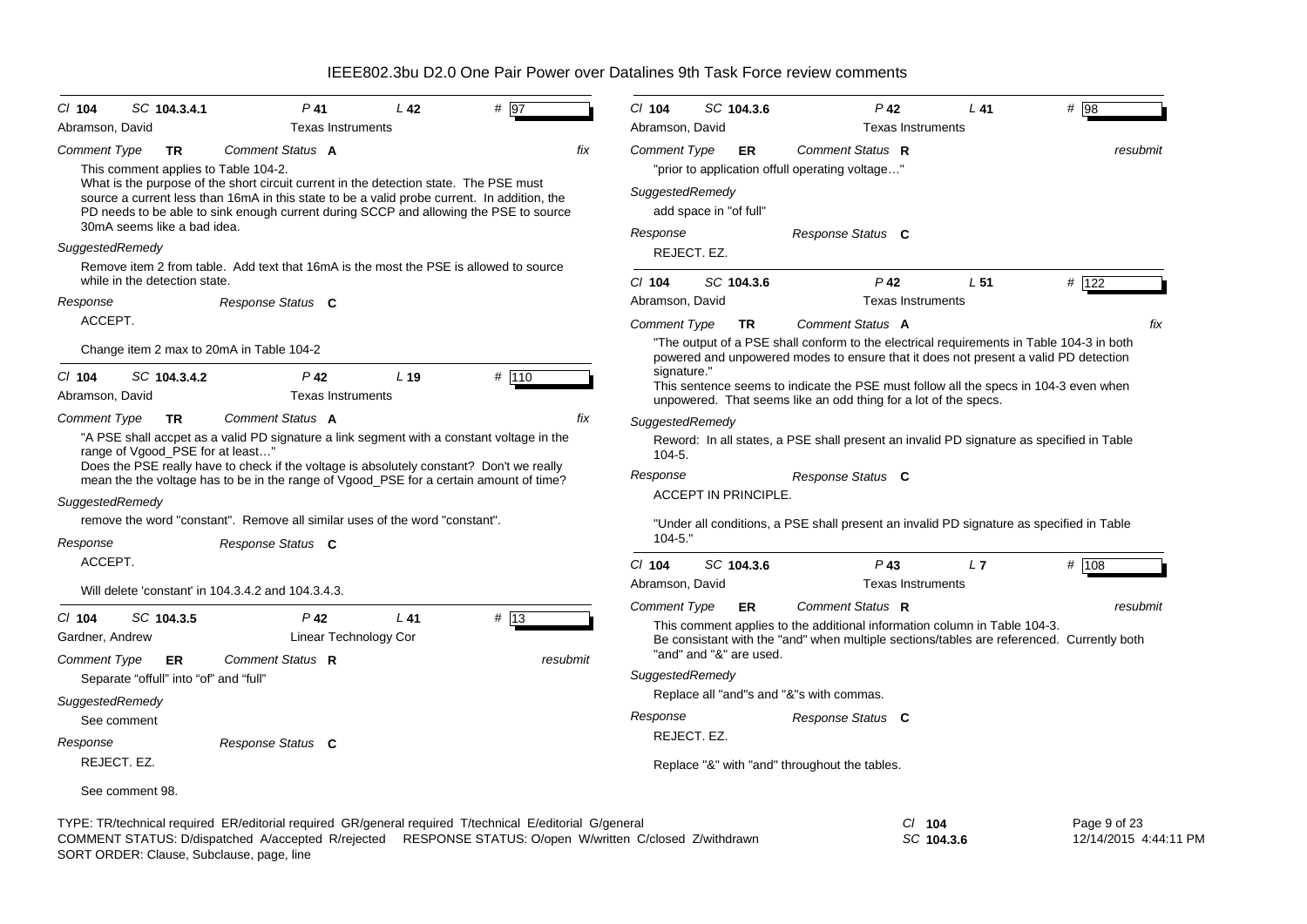*Cl* **104** *SC* **104.3.6** *P* **43** *L* **14** $L$  14  $\#$  15 *Comment Type* **TR** Item 3 references subclause 104.3.6.1 but there is nothing there relating to transients. *SuggestedRemedy* Reference 104.3.6.3 instead.REJECT. EZ.*Comment Status***R***Response Status* **C***resubmit*Gardner, Andrew Linear Technology Cor *Response Cl* **104** *SC* **104.3.6** *P* **43** *L* **15** $L$  15  $\#$  109 *Comment Type* **ER** This comment applies to Item 3 in Table 104-3. Section 104.3.6.1 (additional information column) doesn't mention anything about dV/dt. *SuggestedRemedy* Add section to explain these specs (if needed) and correct the section referenced. Or remove the additional information reference. REJECT. Should reference 104.3.6.3. Change subclause title to "PSE ripple and transients". Fix cross reference to be 104.3.6.3 and see 75 (do later). *Comment Status***R***Response Status* **C***resubmit* Abramson, David Texas Instruments *Response Cl* **104** *SC* **104.3.6** *P* **43** *L* **38** $\frac{1}{4}$  16 *Comment Type* **ER** Fix indent on item 6. *SuggestedRemedy* See commentREJECT. EZ.*Comment Status* **R***Response Status* **C***resubmit* Gardner, Andrew Linear Technology Cor *Response Cl* **104** *SC* **104.3.6** *P* **44** *L* **9** *#* 57*Comment Type* **T**TMFVS min of 60ms is limiting for low power applications *SuggestedRemedy* Change TMFVS min to a smaller value, 6ms? REJECT. This comment was WITHDRAWN by the commenter. *Comment Status***D***Response Status* **Z** *prewithdrawn* Gardner, Andrew **Linear Technology Cor** *Proposed Response Cl* **104** *SC* **104.3.6** *P* **44** *L* **13** $L$  13  $\#$  99 *Comment Type* **TR** This comment applies to Table 104-3 (continued). The MVFS threshold is the same same as for existing AT PoE, but the operating current can by more than twice as high (1.36A according to Table 104-1). In addition, event the new BT standard has doubled the MPS window width (4-14mA) for a maximum load current of 1.73A (1.27x larger than PoDL). I believe PDs need to drop their current to below 2mA in sleep mode (acutally Isleep\_pd is 100uA), so why not lower the minimum? *SuggestedRemedy* Increase the MVFS current range from (5mA to 10mA) to (2mA to 10mA). REJECT. Discuss in room.2mA MFVS min may be too close Iwakeup max of 1.85mA. Is 3mA OK? *Comment Status***R***Response Status* **C***resubmit*Abramson, David **Texas Instruments** *Response*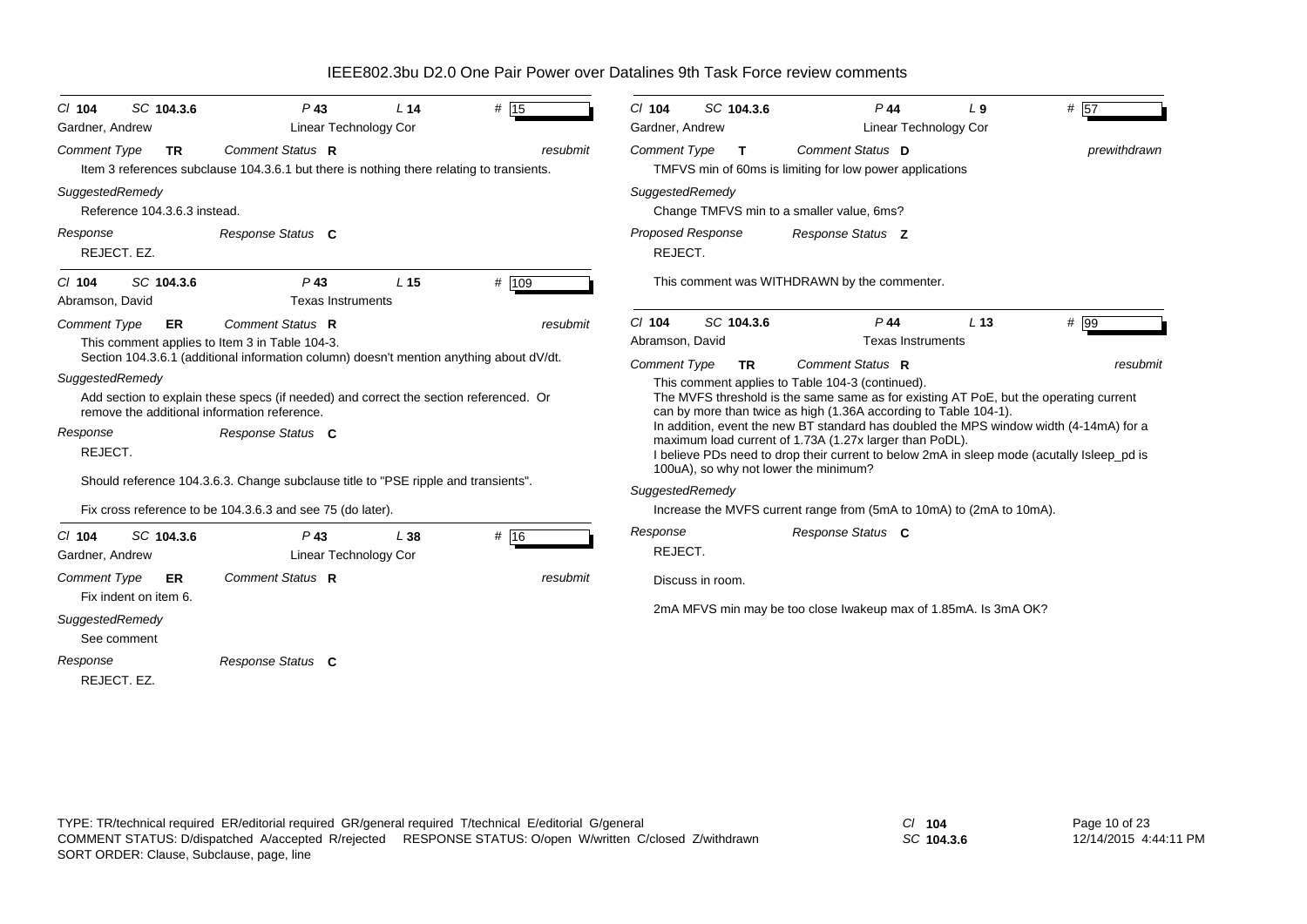*Cl* **104** *SC* **104.3.6** *P* **44** *L* **14** $L$  14  $\#$  17 *Comment Type* **TR** Items 16-19 reference subclause 104.3.6.2.2.1 but it should be 104.3.6.2.2.*SuggestedRemedy* See commentREJECT. This comment was WITHDRAWN by the commenter. EZ. OBE by 103. **Comment Status D** *Response Status* **Z** *withdrawn*Gardner, Andrew **Linear Technology Cor** *Proposed Response Cl* **104** *SC* **104.3.6** *P* **44** *L* **15** *#* 103 *Comment Type* **ER** This comment applies to Table 104-3. Section 104.3.6.2.2.1 is referenced in the additional information colum for the sleep mode requirements. That section does not exist. *SuggestedRemedy* Change "104.3.6.2.2.1" to "104.3.6.2.2" ACCEPT. *Comment Status***A***Response Status* **C***fix*Abramson, David **Texas Instruments** *Response Cl* **104** *SC* **104.3.6.1** *P* **44** *L* **29** $\frac{1}{4}$  14 *Comment Type* **T** Subclause 104.3.6.1 is referenced by item #1 in table 104-3 but there is nothing in 104.3.6.1 relating to VPSE(PON) *SuggestedRemedy* Add the following text to 104.3.6.1: "A PSE operating in the POWER\_ON state shall apply a voltage in the range of PSE(PON) at the PI. REJECT. *Comment Status* **R***Response Status* **C***resubmit* Gardner, Andrew **Linear Technology Cor** *Response Cl* **104** *SC* **104.3.6.2.1** *P* **45** *L* **4** $\mu$  **4**  $\mu$  123 *Comment Type* **TR** "Measurements of Iport during a short circuit condition shall be made 1ms after the initial transient to allow for settling." This sentence allows unlimited current flow for 1ms. How can PDs be designed to handle the I^2<sup>\*</sup>t if they don't know the I? *SuggestedRemedy* A template/equation/something is needed to allow PD designers to understand the transients.REJECT. 104.5.2 Fault tolerance"The PSE PI shall withstand without damage the application of short circuits between the wires within the cable for an indefinite period of time." PD faults are out of scope. A designer should design a PD to withstand an internal fault. *Comment Status***R***Response Status* **C***reject* Abramson, David **Texas Instruments** *Response Cl* **104** *SC* **104.3.6.4** *P* **45** *L* **23** *#* 124*Comment Type* **TR** "The specification for Tinrush in Table 104-3 applies to the PSE power up time allowed for a PD after completion of detection." The Tinrush timer does not start until after an optional classification cycle. *SuggestedRemedy* Change sentece to: "…after completion of detection and optional classification." REJECT. EZ.*Comment Status***R***Response Status* **C***resubmit*Abramson, David **Texas** Instruments *Response*

IEEE802.3bu D2.0 One Pair Power over Datalines 9th Task Force review comments

TYPE: TR/technical required ER/editorial required GR/general required T/technical E/editorial G/general *Cl* **104** SORT ORDER: Clause, Subclause, page, line COMMENT STATUS: D/dispatched A/accepted R/rejected RESPONSE STATUS: O/open W/written C/closed Z/withdrawn

*SC* **104.3.6.4**

Page 11 of 23 12/14/2015 4:44:11 PM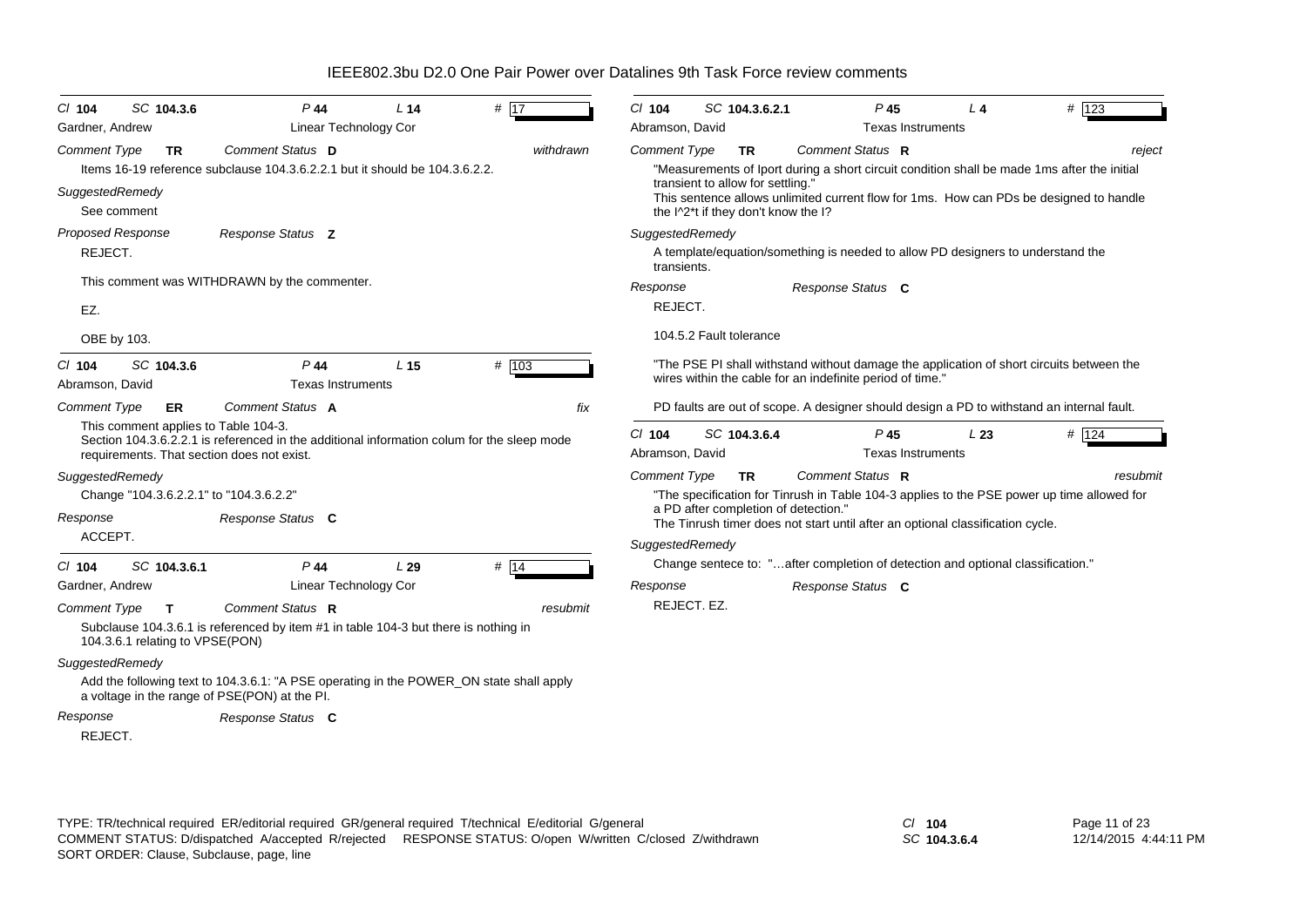| SC 104.4.3<br>$Cl$ 104<br>Gardner, Andrew                                         | $P$ 46<br>Linear Technology Cor        | L33 | $#$ 42                                                                                                                                                                                                               | $Cl$ 104<br>Abramson, David       | SC 104.4.3.3                                 | $P$ 47<br><b>Texas Instruments</b>                                                                                                                                                                                                                                           | L22                      | # $126$                                |
|-----------------------------------------------------------------------------------|----------------------------------------|-----|----------------------------------------------------------------------------------------------------------------------------------------------------------------------------------------------------------------------|-----------------------------------|----------------------------------------------|------------------------------------------------------------------------------------------------------------------------------------------------------------------------------------------------------------------------------------------------------------------------------|--------------------------|----------------------------------------|
| <b>Comment Type</b><br>ER<br>Table 104-6 should be Figure 104-6                   | Comment Status A                       |     | fix                                                                                                                                                                                                                  | <b>Comment Type</b>               | <b>TR</b><br>variable POR is poorly defined. | Comment Status R<br>Is power-on reset defined somewhere? This is a data spec after all.                                                                                                                                                                                      |                          | resubmit                               |
| SuggestedRemedy<br>See comment                                                    |                                        |     |                                                                                                                                                                                                                      | SuggestedRemedy                   |                                              | Change variable to something like "pd_reset" as in PoE. See Clause 33 for proper text.                                                                                                                                                                                       |                          |                                        |
| Response<br>ACCEPT.                                                               | Response Status C                      |     |                                                                                                                                                                                                                      | Response<br>REJECT.               |                                              | Response Status C                                                                                                                                                                                                                                                            |                          |                                        |
| Framemaker reference error.                                                       |                                        |     |                                                                                                                                                                                                                      |                                   |                                              |                                                                                                                                                                                                                                                                              |                          |                                        |
| SC 104.4.3.1<br>$CI$ 104<br>Gardner, Andrew                                       | $P$ 46<br>Linear Technology Cor        | L44 | # 43                                                                                                                                                                                                                 | Values:                           | diagram to the RESET state.                  | Replace POR with pd_reset and define as in 802.3at:<br>"An implementation-specific control variable that unconditionally resets the PD state                                                                                                                                 |                          |                                        |
| <b>Comment Type</b><br>TR<br>tpwr_delay is not defined                            | Comment Status R                       |     | resubmit                                                                                                                                                                                                             |                                   | TRUE: The device has been reset.             | FALSE: The device has not been reset (default)."                                                                                                                                                                                                                             |                          |                                        |
| SuggestedRemedy<br>change to tpowerdly                                            |                                        |     |                                                                                                                                                                                                                      |                                   |                                              | Editorial license to fix PD state machine accordingly.                                                                                                                                                                                                                       |                          |                                        |
| Response<br>REJECT. EZ.                                                           | Response Status C                      |     |                                                                                                                                                                                                                      | $Cl$ 104<br>Abramson, David       | SC 104.4.3.3                                 | $P$ 47<br><b>Texas Instruments</b>                                                                                                                                                                                                                                           | L26                      | # 127                                  |
|                                                                                   |                                        |     |                                                                                                                                                                                                                      | <b>Comment Type</b>               | ER                                           | Comment Status R                                                                                                                                                                                                                                                             |                          | resubmit                               |
| $Cl$ 104<br>SC 104.4.3.1<br>Gardner, Andrew                                       | $P$ 46<br><b>Linear Technology Cor</b> | L44 | # 62                                                                                                                                                                                                                 |                                   |                                              | The definitions of the "present_XXX" varaibles are poor.                                                                                                                                                                                                                     |                          |                                        |
| <b>Comment Type</b><br>ER<br>tpwr_delay' should be 'tpowerdly'<br>SuggestedRemedy | Comment Status R                       |     | resubmit                                                                                                                                                                                                             | SuggestedRemedy<br>to the PD PI." |                                              | Change definition of TRUE and FALSE for present_det_sig, present_iwakeup, and<br>present_mfvs from "present the xxx signature" and "do not present the xxx signature." to:<br>"the xxx signature is to be applied to the PD PI." and "the xxx signature is not to be applied |                          |                                        |
| See comment<br>Response                                                           | Response Status C                      |     |                                                                                                                                                                                                                      | Response<br>REJECT.               |                                              | Response Status C                                                                                                                                                                                                                                                            |                          |                                        |
| REJECT. EZ.                                                                       |                                        |     |                                                                                                                                                                                                                      | $Cl$ 104                          | SC 104.4.3.3                                 | $P$ 47                                                                                                                                                                                                                                                                       | L <sub>51</sub>          | $#$ 44                                 |
|                                                                                   |                                        |     |                                                                                                                                                                                                                      | Gardner, Andrew                   |                                              |                                                                                                                                                                                                                                                                              | Linear Technology Cor    |                                        |
|                                                                                   |                                        |     |                                                                                                                                                                                                                      | <b>Comment Type</b>               | ER<br>PPD should be Ppd                      | Comment Status R                                                                                                                                                                                                                                                             |                          | resubmit                               |
|                                                                                   |                                        |     |                                                                                                                                                                                                                      | SuggestedRemedy<br>See comment    |                                              |                                                                                                                                                                                                                                                                              |                          |                                        |
|                                                                                   |                                        |     |                                                                                                                                                                                                                      | Response<br>REJECT. EZ.           |                                              | Response Status C                                                                                                                                                                                                                                                            |                          |                                        |
|                                                                                   |                                        |     | TYPE: TR/technical required ER/editorial required GR/general required T/technical E/editorial G/general<br>COMMENT STATUS: D/dispatched A/accepted R/rejected RESPONSE STATUS: O/open W/written C/closed Z/withdrawn |                                   |                                              |                                                                                                                                                                                                                                                                              | $CI$ 104<br>SC 104.4.3.3 | Page 12 of 23<br>12/14/2015 4:44:11 PM |

SORT ORDER: Clause, Subclause, page, line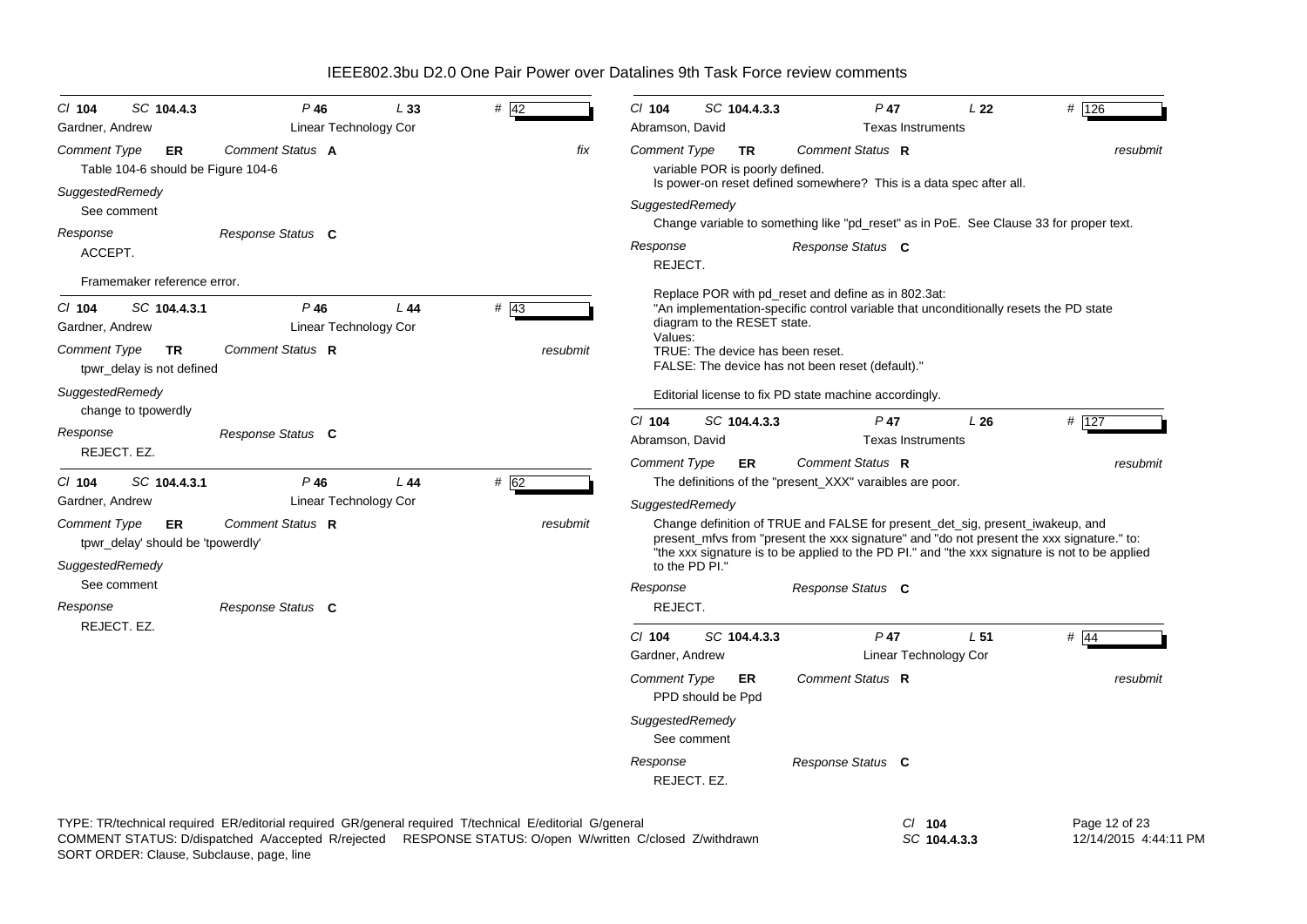| SC 104.4.3.5<br>$CI$ 104<br>Gardner, Andrew                       | $P$ 48<br><b>Linear Technology Cor</b>                             | L <sub>18</sub> | $#$ 45       | $Cl$ 104<br>SC 104.4.3.6<br>Gardner, Andrew                                                                                                                                                                                              | $P$ 49<br>Linear Technology Cor    | L <sub>22</sub> | # $47$   |
|-------------------------------------------------------------------|--------------------------------------------------------------------|-----------------|--------------|------------------------------------------------------------------------------------------------------------------------------------------------------------------------------------------------------------------------------------------|------------------------------------|-----------------|----------|
| <b>Comment Type</b><br>ER<br>returns returns' should be 'returns' | Comment Status A                                                   |                 | fix          | <b>Comment Type</b><br><b>ER</b><br>sccp_watchdog_tmr' should be 'sccp_watchdog_timer'                                                                                                                                                   | Comment Status R                   |                 | resubmit |
| SuggestedRemedy<br>See comment                                    |                                                                    |                 |              | SuggestedRemedy<br>See comment                                                                                                                                                                                                           |                                    |                 |          |
| Response<br>ACCEPT.                                               | Response Status C                                                  |                 |              | Response<br>REJECT. EZ.                                                                                                                                                                                                                  | Response Status C                  |                 |          |
| SC 104.4.3.6<br>$CI$ 104<br>Gardner, Andrew                       | $P$ 49<br><b>Linear Technology Cor</b>                             | L <sub>18</sub> | $#$ 49       | SC 104.4.3.6<br>$CI$ 104<br>Abramson, David                                                                                                                                                                                              | $P$ 49<br><b>Texas Instruments</b> | L26             | # 128    |
| <b>Comment Type</b><br>Е<br>SuggestedRemedy                       | Comment Status D<br>Use '&' instead of '*' to denote a logical AND |                 | prewithdrawn | <b>Comment Type</b><br><b>TR</b><br>This comment applies to Figure 104-6.<br>The state diagram requires the pd_fault variable to be set to true when fault_detected<br>occurs. What is fault_detected? How can I design a PD to do this? | Comment Status R                   |                 | resubmit |
| See comment<br><b>Proposed Response</b><br>REJECT.                | Response Status Z                                                  |                 |              | SuggestedRemedy<br>Add appropriate definitions for fault_detected and pd_fault.                                                                                                                                                          |                                    |                 |          |
|                                                                   | This comment was WITHDRAWN by the commenter.                       |                 |              | Response<br>REJECT.                                                                                                                                                                                                                      | Response Status C                  |                 |          |
| SC 104.4.3.6<br>$Cl$ 104<br>Gardner, Andrew                       | $P$ 49<br>Linear Technology Cor                                    | L <sub>19</sub> | # 46         | Change fault_detected TRUE definition to read as:<br>"TRUE: the PD no longer requires power as the result of an implementation specific error<br>condition."                                                                             |                                    |                 |          |
| <b>Comment Type</b><br>ER                                         | Comment Status R<br>DO DETECTION' should be 'DO DETECTION'         |                 | resubmit     | Example (not for inclusion): The PD has gone offline due to a thermal overload and needs<br>to cool off.                                                                                                                                 |                                    |                 |          |
| SuggestedRemedy<br>See comment                                    |                                                                    |                 |              | $Cl$ 104<br>SC 104.4.3.6<br>Gardner, Andrew                                                                                                                                                                                              | $P$ 49<br>Linear Technology Cor    | L29             | # $48$   |
| Response<br>REJECT. EZ.                                           | Response Status C                                                  |                 |              | <b>Comment Type</b><br>ER.<br>sccp_watchdog_tmr' should be 'sccp_watchdog_timer'<br>SuggestedRemedy<br>See comment                                                                                                                       | Comment Status R                   |                 | resubmit |
|                                                                   |                                                                    |                 |              | Response<br>REJECT, EZ.                                                                                                                                                                                                                  | Response Status C                  |                 |          |

*SC* **104.4.3.6**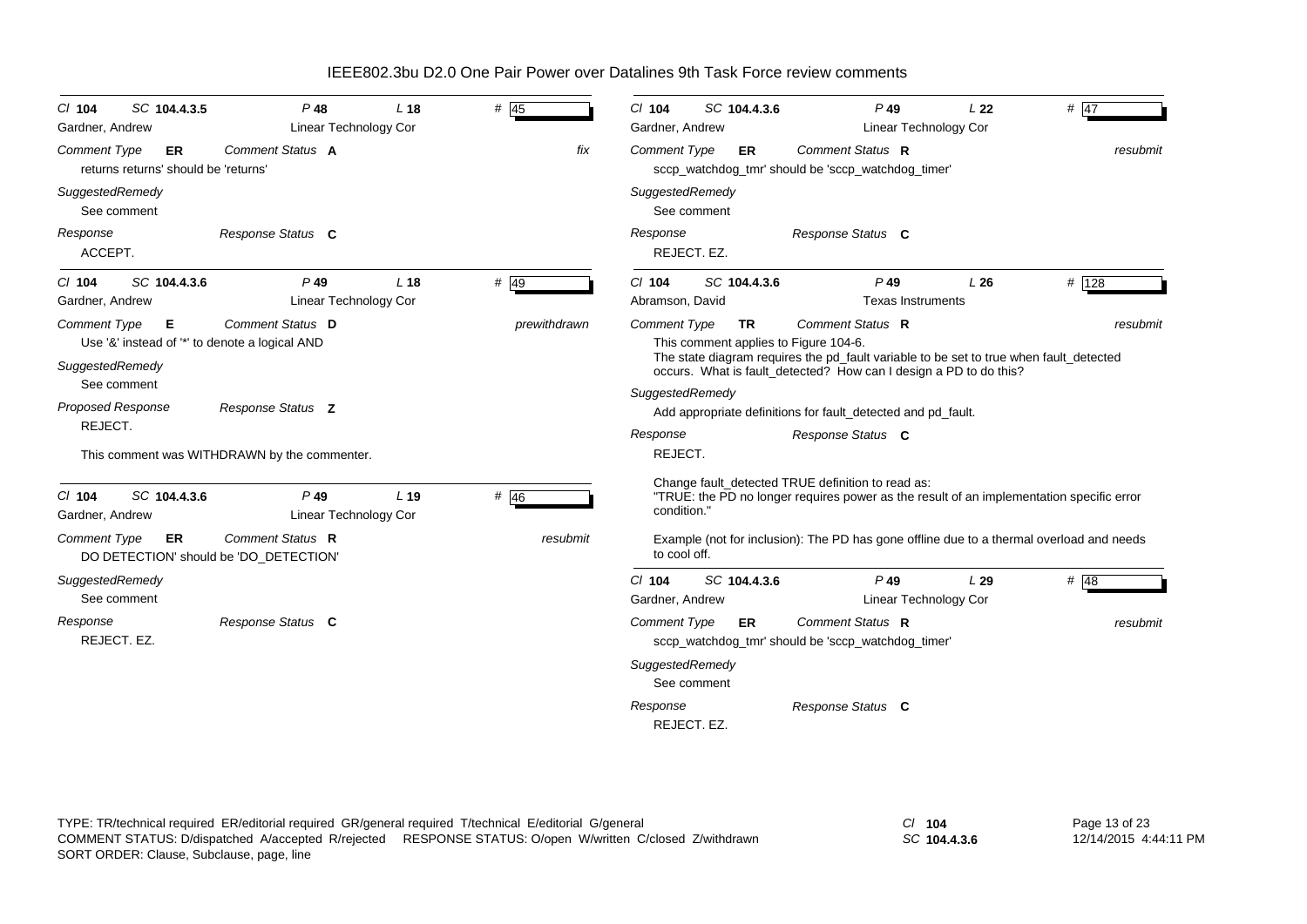|  |  | IEEE802.3bu D2.0 One Pair Power over Datalines 9th Task Force review comments |
|--|--|-------------------------------------------------------------------------------|
|--|--|-------------------------------------------------------------------------------|

|                                                  | $P$ 49                                                                                                                                                                                 | L <sub>42</sub> | # 86         | $Cl$ 104                       | SC 104.4.4                    | P 49                                                                                                                                                  | L <sub>42</sub> | # 125        |
|--------------------------------------------------|----------------------------------------------------------------------------------------------------------------------------------------------------------------------------------------|-----------------|--------------|--------------------------------|-------------------------------|-------------------------------------------------------------------------------------------------------------------------------------------------------|-----------------|--------------|
| Gardner, Andrew                                  | Linear Technology Cor                                                                                                                                                                  |                 |              | Abramson, David                |                               | <b>Texas Instruments</b>                                                                                                                              |                 |              |
| Comment Type<br>Т<br>Vsig_enable' are confusing. | Comment Status D<br>The words 'A PD shall present a valid detection signature when Vpd drops below                                                                                     |                 | prewithdrawn | Comment Type<br>it is asleep." | <b>TR</b>                     | Comment Status A<br>"A PD shall present a valid detection signature when VPD drops below Vsig_enable unless<br>What is "asleep"? How do we test that? |                 | fix          |
| SuggestedRemedy                                  | Suggest using 'A PD shall enable a valid detection signature subsequent to Vpd dropping                                                                                                |                 |              | SuggestedRemedy                |                               |                                                                                                                                                       |                 |              |
| below Vsig_enable'                               |                                                                                                                                                                                        |                 |              |                                |                               | Define "asleep" in terms of the state diagram or other defined terms in the standard. OR                                                              |                 |              |
| <b>Proposed Response</b>                         | Response Status <b>Z</b>                                                                                                                                                               |                 |              |                                | remove "unless it is asleep". |                                                                                                                                                       |                 |              |
| REJECT.                                          |                                                                                                                                                                                        |                 |              | Response                       |                               | Response Status C                                                                                                                                     |                 |              |
|                                                  | This comment was WITHDRAWN by the commenter.                                                                                                                                           |                 |              |                                | ACCEPT IN PRINCIPLE.          |                                                                                                                                                       |                 |              |
|                                                  |                                                                                                                                                                                        |                 |              |                                |                               | Delete "unless it is asleep" in referenced text.                                                                                                      |                 |              |
| SC 104.4.4<br>$Cl$ 104                           | $P$ 49                                                                                                                                                                                 | L42             | # 63         |                                | See comment 63.               |                                                                                                                                                       |                 |              |
| Gardner, Andrew                                  | Linear Technology Cor                                                                                                                                                                  |                 |              | $Cl$ 104                       | SC 104.4.4                    | $P$ 49                                                                                                                                                | L43             | # 64         |
| <b>Comment Type</b><br>TR                        | Comment Status D                                                                                                                                                                       |                 | withdrawn    | Gardner, Andrew                |                               | <b>Linear Technology Cor</b>                                                                                                                          |                 |              |
| Vsig_enable.'                                    | A PD shall present a valid detection signature when Vpd drops below Vsig_enable unless it<br>is asleep' should be 'A PD shall present a valid detection signature when Vpd drops below |                 |              | <b>Comment Type</b>            | <b>TR</b>                     | Comment Status D<br>a PD shall removed the current draw of the detection signature. is not quantified.                                                |                 | prewithdrawn |
| SuggestedRemedy                                  |                                                                                                                                                                                        |                 |              | SuggestedRemedy                |                               |                                                                                                                                                       |                 |              |
| See comment                                      |                                                                                                                                                                                        |                 |              |                                |                               | Add a limit to table 104-4 for Ipd when Vpd is greater than Vsig_disable and less than VON                                                            |                 |              |
| <b>Proposed Response</b>                         | Response Status <b>Z</b>                                                                                                                                                               |                 |              |                                |                               | that can be tested for compliance (1mA max?)                                                                                                          |                 |              |
| REJECT.                                          |                                                                                                                                                                                        |                 |              | Proposed Response              |                               | Response Status Z                                                                                                                                     |                 |              |
|                                                  |                                                                                                                                                                                        |                 |              | REJECT.                        |                               |                                                                                                                                                       |                 |              |
|                                                  | This comment was WITHDRAWN by the commenter.                                                                                                                                           |                 |              |                                |                               |                                                                                                                                                       |                 |              |
|                                                  |                                                                                                                                                                                        |                 |              |                                |                               | This comment was WITHDRAWN by the commenter.                                                                                                          |                 |              |
|                                                  |                                                                                                                                                                                        |                 |              | $Cl$ 104                       | SC 104.4.4                    | $P$ 49                                                                                                                                                | L46             |              |
| OBE 125.                                         |                                                                                                                                                                                        |                 |              | Gardner, Andrew                |                               | <b>Linear Technology Cor</b>                                                                                                                          |                 | # 65         |
|                                                  |                                                                                                                                                                                        |                 |              | <b>Comment Type</b>            | ER                            | Comment Status R<br>Remove indent at beginning of line 46.                                                                                            |                 | resubmit     |
|                                                  |                                                                                                                                                                                        |                 |              | SuggestedRemedy                |                               |                                                                                                                                                       |                 |              |
|                                                  |                                                                                                                                                                                        |                 |              | See comment                    |                               |                                                                                                                                                       |                 |              |

*SC* **104.4.4**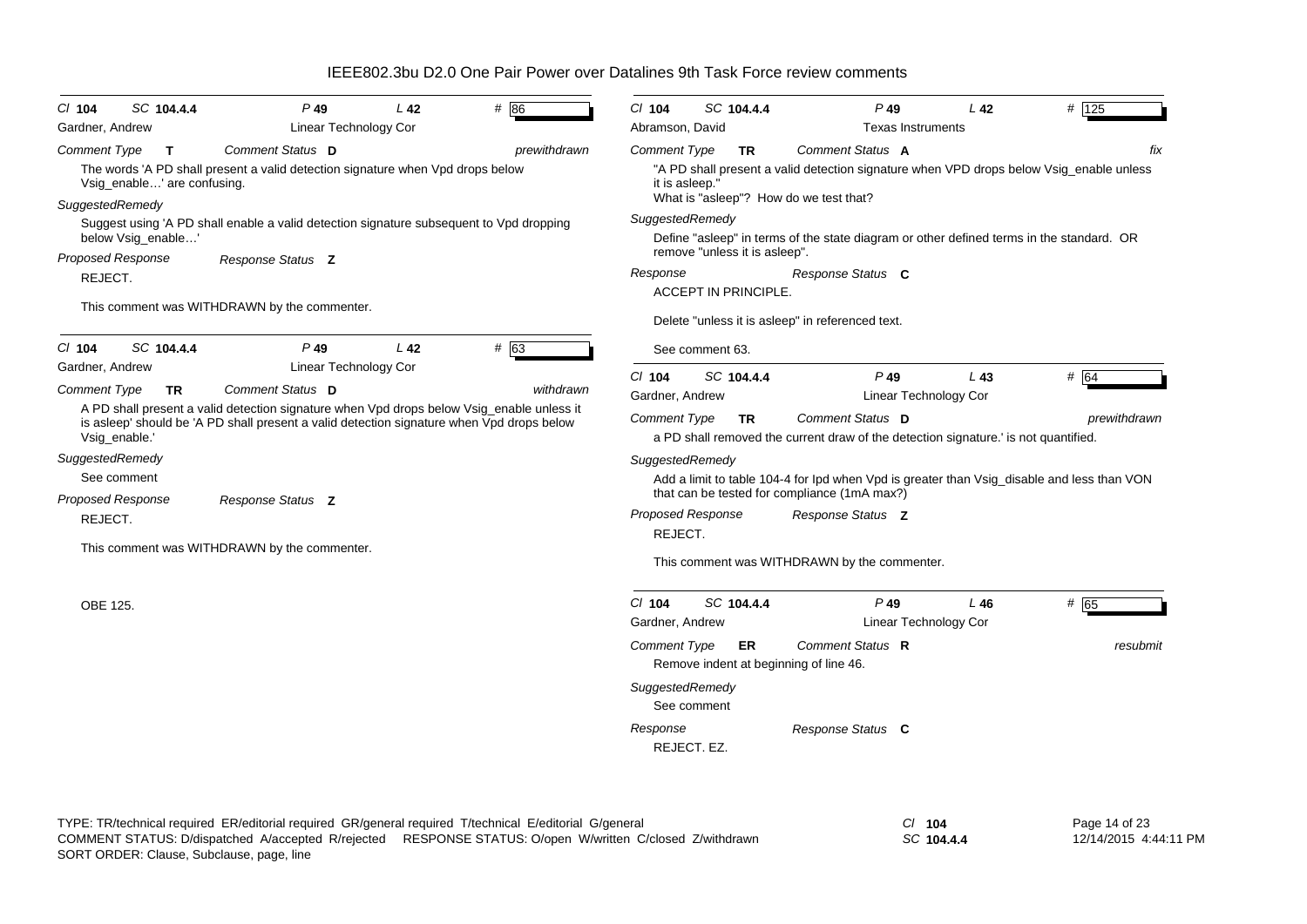| SC 104.4.4<br>$CI$ 104<br>Gardner, Andrew                                                                                                        | $P$ 49<br>Linear Technology Cor                                                                            | $L$ 46         | # 66             | SC 104.4.4<br>$CI$ 104<br>Abramson, David                                                             |           | P <sub>50</sub><br><b>Texas Instruments</b>                                                                                                                                                                                                                                                                                                                 | L <sub>6</sub>  | # 100            |
|--------------------------------------------------------------------------------------------------------------------------------------------------|------------------------------------------------------------------------------------------------------------|----------------|------------------|-------------------------------------------------------------------------------------------------------|-----------|-------------------------------------------------------------------------------------------------------------------------------------------------------------------------------------------------------------------------------------------------------------------------------------------------------------------------------------------------------------|-----------------|------------------|
| <b>Comment Type</b><br><b>TR</b><br>Add Vgood before 'per Table 104-4'.<br>SuggestedRemedy<br>See comment<br><b>Proposed Response</b><br>REJECT. | Comment Status D<br>Response Status Z                                                                      |                | prewithdrawn     | <b>Comment Type</b><br>This comment applies to Table 104-4.<br>(Isignature_limit).<br>SuggestedRemedy | <b>TR</b> | Comment Status R<br>The PD must be capable of producing a "Vgood" shunt for a 17mA current (item 1 of the<br>table), but must draw less than 20mA whenever the Voltage is less than Vsig_disable<br>This requires a current limit between 17mA and 20mA $(+/- 8%)$ . I believe this puts<br>unnecessary requirements on the PD that will increase its cost. |                 | resubmit         |
| SC 104.4.4<br>$CI$ 104<br>Gardner, Andrew<br><b>Comment Type</b><br><b>TR</b>                                                                    | This comment was WITHDRAWN by the commenter.<br>$P$ 49<br>Linear Technology Cor<br>Comment Status R        | L49            | # 67<br>resubmit | Change Isignature_limit to 22mA.<br>Response<br>REJECT.<br>Discuss in room.                           |           | Response Status C                                                                                                                                                                                                                                                                                                                                           |                 |                  |
| SuggestedRemedy<br>Delete 'at least' from sentence.<br>Response<br>REJECT. EZ.                                                                   | There are only two characteristics in table 104-5.<br>Response Status C                                    |                |                  | SC 104.4.4<br>$Cl$ 104<br>Gardner, Andrew<br><b>Comment Type</b>                                      | <b>TR</b> | This limit does need to be increaseds since the probe current was increased.<br>P50<br>Linear Technology Cor<br>Comment Status R<br>Iconnector' should just be 'Ipd' in Table 104-5                                                                                                                                                                         | L <sub>18</sub> | # 69<br>resubmit |
| SC 104.4.4<br>$CI$ 104<br>Gardner, Andrew<br><b>Comment Type</b><br><b>TR</b>                                                                    | P50<br><b>Linear Technology Cor</b><br>Comment Status R<br>Vconnector' should just be 'Vpd' in Table 104-4 | L <sub>5</sub> | # 68<br>resubmit | SuggestedRemedy<br>See comment<br>Response<br>REJECT.                                                 |           | Response Status C                                                                                                                                                                                                                                                                                                                                           |                 |                  |
| SuggestedRemedy<br>See comment<br>Response<br>REJECT.                                                                                            | Response Status C                                                                                          |                |                  |                                                                                                       |           |                                                                                                                                                                                                                                                                                                                                                             |                 |                  |

*SC* **104.4.4**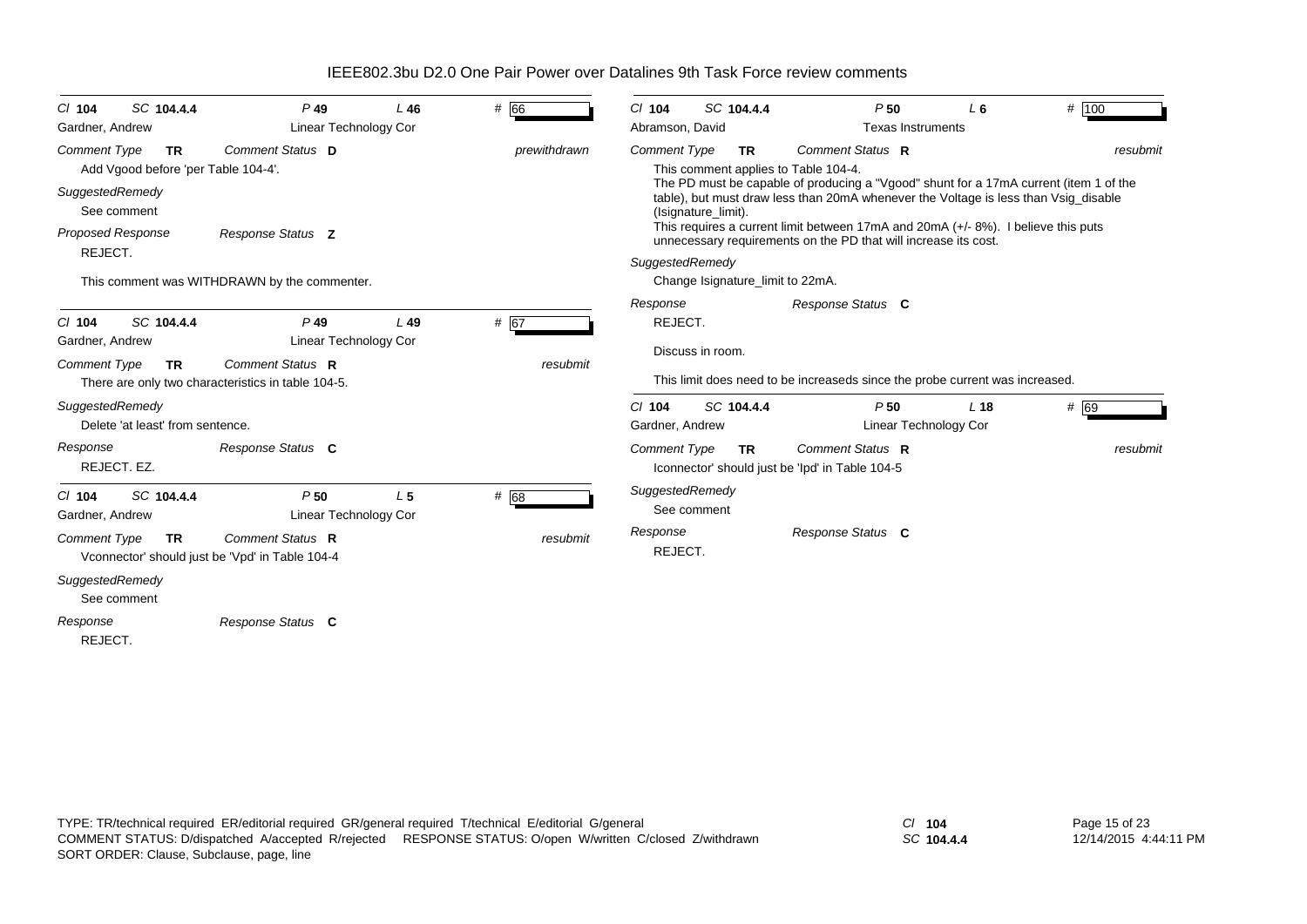| $CI$ 104                                           | SC 104.4.6                                | P50                                                                                                                                                                 | L 44            | # 106            | $CI$ 104                               | SC 104.4.6                                        | P <sub>51</sub>                                                                                                                                                                                                                                                      | L 41            | # 105    |
|----------------------------------------------------|-------------------------------------------|---------------------------------------------------------------------------------------------------------------------------------------------------------------------|-----------------|------------------|----------------------------------------|---------------------------------------------------|----------------------------------------------------------------------------------------------------------------------------------------------------------------------------------------------------------------------------------------------------------------------|-----------------|----------|
| Abramson, David                                    |                                           | <b>Texas Instruments</b>                                                                                                                                            |                 |                  | Abramson, David                        |                                                   | <b>Texas Instruments</b>                                                                                                                                                                                                                                             |                 |          |
| <b>Comment Type</b>                                | ER<br>dl/dt or dV/dt requirements at all. | Comment Status D<br>This comment applies to Items 1 and 2 ot Table 104-6.<br>The section referenced in the additional information column (104.4.6.3) do not mention |                 | withdrawn        | <b>Comment Type</b><br>SuggestedRemedy | ER                                                | Comment Status R<br>This comment applies to item 7 of table 104-6.<br>We need to reference section 104.4.6.1 for the inrush enable delay time (tpower_dly)                                                                                                           |                 | resubmit |
| SuggestedRemedy                                    |                                           | Add section to explain these specs (if needed) and correct the section referenced. Or<br>remove the additional information reference.                               |                 |                  | Response                               | REJECT. EZ.                                       | Add "104.4.6.1" to additional information column.<br>Response Status C                                                                                                                                                                                               |                 |          |
| <b>Proposed Response</b><br>REJECT.                |                                           | Response Status Z<br>This comment was WITHDRAWN by the commenter.                                                                                                   |                 |                  | $Cl$ 104<br>Abramson, David            | SC 104.4.6                                        | P <sub>51</sub><br><b>Texas Instruments</b>                                                                                                                                                                                                                          | L49             | # 104    |
|                                                    | See comment 75.                           |                                                                                                                                                                     |                 |                  | <b>Comment Type</b>                    | TR.<br>This comment applies to Table 104-6.       | Comment Status A<br>Item 11 (sleep current) is never referenced in the specification text. It is definitely not it<br>104.4.7 which the additional information column points the reader to.<br>Isleep is referenced in 104.4.6.2. I believe that should be Isleep_pd |                 | fix      |
| $CI$ 104<br>Abramson, David                        | SC 104.4.6                                | P50<br><b>Texas Instruments</b>                                                                                                                                     | L <sub>52</sub> | # 107            | SuggestedRemedy                        |                                                   |                                                                                                                                                                                                                                                                      |                 |          |
| <b>Comment Type</b><br>section.                    | ER                                        | Comment Status A<br>This comment applies to Item 3 of Table 104-6.<br>The section referenced in the additional information column is the PSE section not the PD     |                 | fix              | Response<br>ACCEPT.                    | to this section.                                  | Change "ISleep" to "ISleep_PD" in section 104.4.6.2 and change reference in table 104-6<br>Response Status C                                                                                                                                                         |                 |          |
| SuggestedRemedy                                    |                                           | Change reference from "104.3.6.3" to "104.4.6.3"                                                                                                                    |                 |                  |                                        | See comment 73.                                   |                                                                                                                                                                                                                                                                      |                 |          |
| Response<br>ACCEPT.                                |                                           | Response Status C                                                                                                                                                   |                 |                  | $Cl$ 104<br>Gardner, Andrew            | SC 104.4.6                                        | P <sub>51</sub><br>Linear Technology Cor                                                                                                                                                                                                                             | L <sub>51</sub> | #70      |
| $Cl$ 104<br>Gardner, Andrew<br><b>Comment Type</b> | SC 104.4.6<br>ER                          | P <sub>51</sub><br>Linear Technology Cor<br>Comment Status R                                                                                                        | L <sub>1</sub>  | # 58<br>resubmit | <b>Comment Type</b><br>SuggestedRemedy | ER<br>See 104.4.6.2' is not linked<br>See comment | Comment Status R                                                                                                                                                                                                                                                     |                 | resubmit |
| SuggestedRemedy                                    | See comment                               | Table 104-6 title should have 'continued' at top of page 51                                                                                                         |                 |                  | Response                               | REJECT. EZ.                                       | Response Status C                                                                                                                                                                                                                                                    |                 |          |
| Response<br>REJECT, EZ.                            |                                           | Response Status C                                                                                                                                                   |                 |                  |                                        |                                                   |                                                                                                                                                                                                                                                                      |                 |          |

TYPE: TR/technical required ER/editorial required GR/general required T/technical E/editorial G/general *Cl* **104** SORT ORDER: Clause, Subclause, page, line COMMENT STATUS: D/dispatched A/accepted R/rejected RESPONSE STATUS: O/open W/written C/closed Z/withdrawn

*SC* **104.4.6**

Page 16 of 23 12/14/2015 4:44:11 PM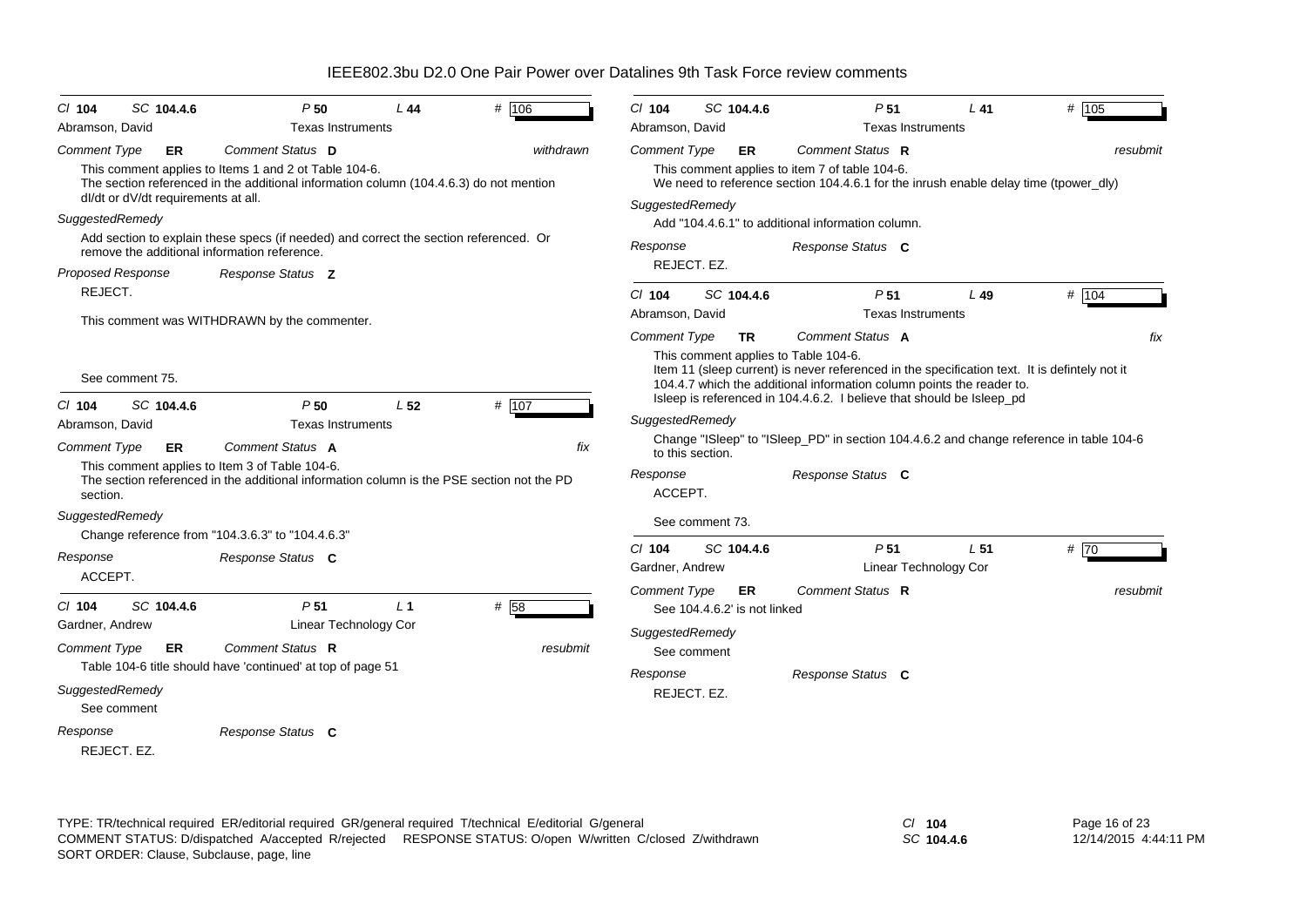| SC 104.4.6<br>C/ 104<br>Gardner, Andrew                    | P <sub>51</sub><br>Linear Technology Cor                                                                    | $# \sqrt{39}$<br>L <sub>51</sub>                                                                                                                                                                                     | CI 104<br>Gardner, Andrew           | SC 104.4.6.1                           | P <sub>52</sub>                                                                                                                                                | L 6<br>Linear Technology Cor | # 71                                                                                          |
|------------------------------------------------------------|-------------------------------------------------------------------------------------------------------------|----------------------------------------------------------------------------------------------------------------------------------------------------------------------------------------------------------------------|-------------------------------------|----------------------------------------|----------------------------------------------------------------------------------------------------------------------------------------------------------------|------------------------------|-----------------------------------------------------------------------------------------------|
| <b>Comment Type</b><br>ER<br>"See 104.4.6.2" is not linked | Comment Status R                                                                                            | resubmit                                                                                                                                                                                                             | <b>Comment Type</b><br>line 6.      | $\mathbf{T}$                           | Comment Status D<br>The words 'startup', 'and within the first trial' appear to be superfluous in the sentence on                                              |                              | prewithdrawn                                                                                  |
| SuggestedRemedy<br>See comment<br>Response                 | Response Status C                                                                                           |                                                                                                                                                                                                                      | SuggestedRemedy<br>See comment      |                                        |                                                                                                                                                                |                              |                                                                                               |
| REJECT. EZ.                                                |                                                                                                             |                                                                                                                                                                                                                      | <b>Proposed Response</b><br>REJECT. |                                        | Response Status <b>Z</b>                                                                                                                                       |                              |                                                                                               |
| SC 104.4.6.1<br>$CI$ 104<br>Gardner, Andrew                | P <sub>52</sub><br>Linear Technology Cor                                                                    | # 51<br>L <sub>4</sub>                                                                                                                                                                                               |                                     |                                        | This comment was WITHDRAWN by the commenter.                                                                                                                   |                              |                                                                                               |
| <b>Comment Type</b><br><b>TR</b><br>Table 104-6'.          | Comment Status R<br>off at a voltage less than Von(min) and greater than or equal to Voff min as defined in | resubmit<br>The PD shall turn off at a voltage greater than or equal to Voff' should be 'The PD shall turn                                                                                                           | $Cl$ 104<br>Abramson, David         | SC 104.4.6.1                           | P <sub>52</sub><br><b>Texas Instruments</b>                                                                                                                    | L20                          | # 129                                                                                         |
| SuggestedRemedy<br>See comment                             |                                                                                                             |                                                                                                                                                                                                                      | <b>Comment Type</b>                 | ER                                     | Comment Status A<br>We should avoid using numbers in the text, but rather create parameters to reference. VPI<br>has a direct range in the text (3.1 to 3.5V). |                              | fix                                                                                           |
| Response<br>REJECT.                                        | Response Status C                                                                                           |                                                                                                                                                                                                                      | SuggestedRemedy                     | not quite the same due to cable drop). |                                                                                                                                                                |                              | Either create a parameter fo rthis voltage range, or reference the PSE sleep voltage (but its |
| $CI$ 104<br>SC 104.4.6.1<br>Gardner, Andrew                | P <sub>52</sub><br>Linear Technology Cor                                                                    | $L_6$<br># $\overline{72}$                                                                                                                                                                                           | Response                            | <b>ACCEPT IN PRINCIPLE.</b>            | Response Status C                                                                                                                                              |                              |                                                                                               |
| <b>Comment Type</b><br><b>TR</b>                           | Comment Status R<br>Change Vport_PSE to just Vpse for consistency.                                          | resubmit                                                                                                                                                                                                             |                                     | Change 104.4.6.2 text as follows:      |                                                                                                                                                                |                              |                                                                                               |
| SuggestedRemedy<br>See comment                             |                                                                                                             |                                                                                                                                                                                                                      |                                     | 104-4 and 104-6, respectively."        | "A PD that requires  when Vsleep_PD min < Vpd < Vsleep max as specified in Tables                                                                              |                              |                                                                                               |
| Response                                                   | Response Status C                                                                                           |                                                                                                                                                                                                                      |                                     |                                        | See comments 55, 68 regarding usage of Vpd.                                                                                                                    |                              |                                                                                               |
| REJECT.                                                    |                                                                                                             |                                                                                                                                                                                                                      | $Cl$ 104<br>Gardner, Andrew         | SC 104.4.6.2                           | P <sub>52</sub>                                                                                                                                                | L16<br>Linear Technology Cor | # 52                                                                                          |
|                                                            |                                                                                                             |                                                                                                                                                                                                                      | Comment Type                        | <b>TR</b>                              | Comment Status A<br>SLEEP_PENDING' and 'SLEEP' should be 'DISCONNECT' and 'PD_SLEEP', respectively.                                                            |                              | fix                                                                                           |
|                                                            |                                                                                                             |                                                                                                                                                                                                                      | SuggestedRemedy<br>See comment      |                                        |                                                                                                                                                                |                              |                                                                                               |
|                                                            |                                                                                                             |                                                                                                                                                                                                                      | Response<br>ACCEPT.                 |                                        | Response Status C                                                                                                                                              |                              |                                                                                               |
|                                                            |                                                                                                             | TYPE: TR/technical required ER/editorial required GR/general required T/technical E/editorial G/general<br>COMMENT STATUS: D/dispatched A/accepted R/rejected RESPONSE STATUS: O/open W/written C/closed Z/withdrawn |                                     |                                        |                                                                                                                                                                | $CI$ 104<br>SC 104.4.6.2     | Page 17 of 23<br>12/14/2015 4:44:11 PM                                                        |

SORT ORDER: Clause, Subclause, page, line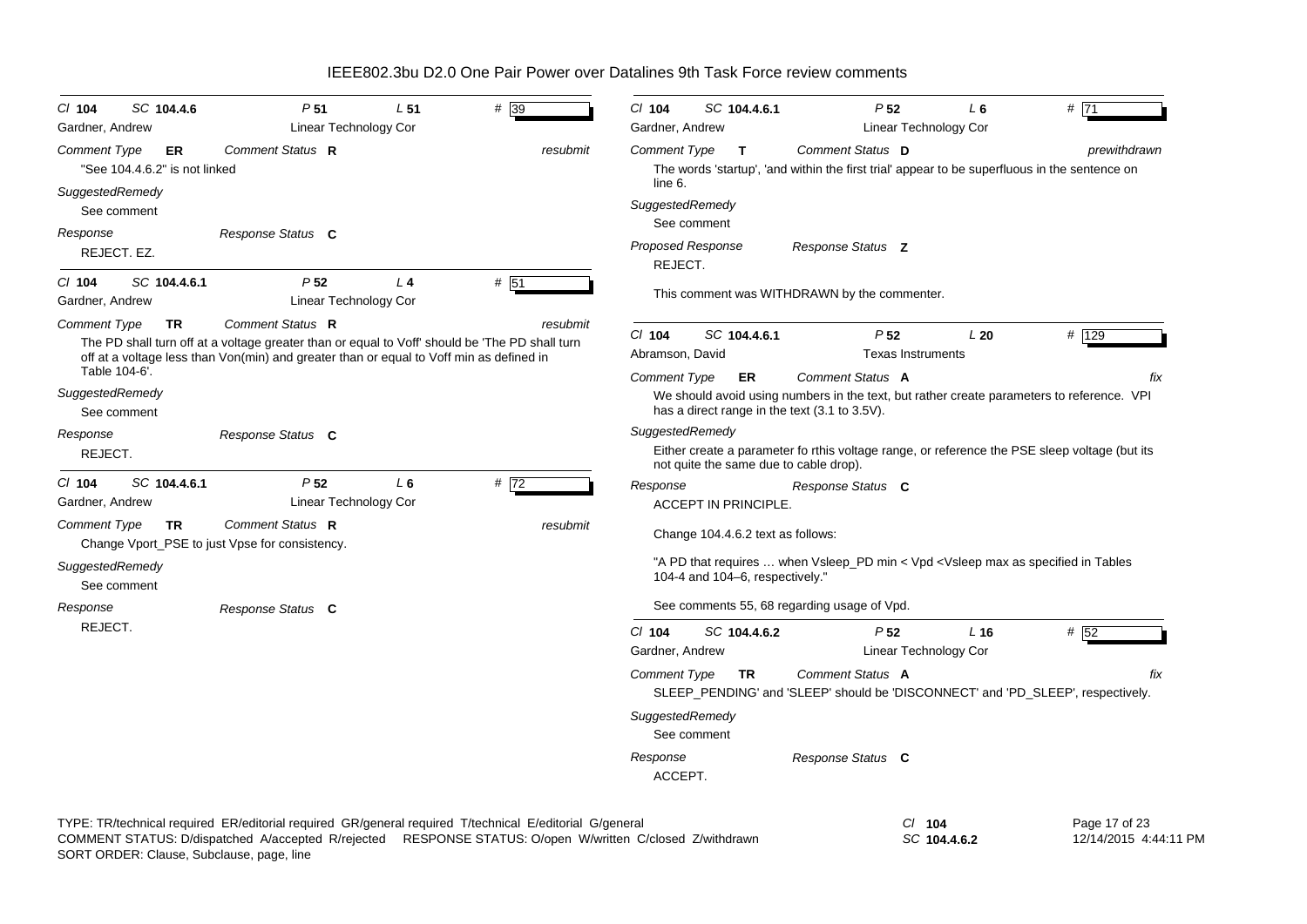| SC 104.4.6.2<br>$CI$ 104<br>Gardner, Andrew                        | P <sub>52</sub><br>Linear Technology Cor                                                                                                                                                                             | # 53<br>L <sub>17</sub> |           | C/ 104<br>SC 104.4.6.2<br>Gardner, Andrew                                                                                                                                                                                          | P <sub>52</sub><br>Linear Technology Cor                                                                                                                                           | L <sub>19</sub> | # 74                                   |  |  |  |
|--------------------------------------------------------------------|----------------------------------------------------------------------------------------------------------------------------------------------------------------------------------------------------------------------|-------------------------|-----------|------------------------------------------------------------------------------------------------------------------------------------------------------------------------------------------------------------------------------------|------------------------------------------------------------------------------------------------------------------------------------------------------------------------------------|-----------------|----------------------------------------|--|--|--|
| <b>Comment Type</b><br>TR<br>Isleep' should be 'Isleep_PD'         | Comment Status A                                                                                                                                                                                                     |                         | fix       | Comment Type<br>ER                                                                                                                                                                                                                 | Comment Status R<br>Twakeup_PD shouldn't wrap at the end of the line.                                                                                                              |                 | resubmit                               |  |  |  |
| SuggestedRemedy<br>See comment                                     |                                                                                                                                                                                                                      |                         |           | SuggestedRemedy<br>See comment                                                                                                                                                                                                     |                                                                                                                                                                                    |                 |                                        |  |  |  |
| Response<br>ACCEPT.                                                | Response Status C                                                                                                                                                                                                    |                         |           | Response<br>REJECT. EZ.                                                                                                                                                                                                            | Response Status C                                                                                                                                                                  |                 |                                        |  |  |  |
| SC 104.4.6.2<br>$CI$ 104<br>Gardner, Andrew                        | P <sub>52</sub><br>Linear Technology Cor                                                                                                                                                                             | # 73<br>L <sub>17</sub> |           | $Cl$ 104<br>SC 104.4.6.2<br>Gardner, Andrew                                                                                                                                                                                        | P <sub>52</sub><br>Linear Technology Cor                                                                                                                                           | L <sub>19</sub> | # 54                                   |  |  |  |
| <b>Comment Type</b><br><b>TR</b><br>Change 'Isleep' to 'Isleep_PD' | Comment Status D                                                                                                                                                                                                     |                         | withdrawn | <b>Comment Type</b><br><b>TR</b><br>Twakeup_PD' is not defined in table 104-6                                                                                                                                                      | Comment Status A                                                                                                                                                                   |                 | fix                                    |  |  |  |
| SuggestedRemedy<br>See comment                                     |                                                                                                                                                                                                                      |                         |           | SuggestedRemedy                                                                                                                                                                                                                    | Add Twakeup_pd to table 104-6 with a min of 0.2ms                                                                                                                                  |                 |                                        |  |  |  |
| <b>Proposed Response</b><br>REJECT.                                | Response Status Z                                                                                                                                                                                                    |                         |           | Response<br>ACCEPT.                                                                                                                                                                                                                | Response Status C                                                                                                                                                                  |                 |                                        |  |  |  |
|                                                                    | This comment was WITHDRAWN by the commenter.                                                                                                                                                                         |                         |           | See comment 40.                                                                                                                                                                                                                    |                                                                                                                                                                                    |                 |                                        |  |  |  |
| OBE by 104.                                                        |                                                                                                                                                                                                                      |                         |           | $Cl$ 104<br>SC 104.4.6.3<br>Gardner, Andrew                                                                                                                                                                                        | P <sub>52</sub><br>Linear Technology Cor                                                                                                                                           | L24             | # 75                                   |  |  |  |
| $Cl$ 104<br>SC 104.4.6.2                                           | P <sub>52</sub>                                                                                                                                                                                                      | # 40<br>$L$ 19          |           | Comment Type<br>$\mathbf{T}$                                                                                                                                                                                                       | Comment Status A<br>Consider replacing 'noise' with 'transient' in this subclause.                                                                                                 |                 | fix                                    |  |  |  |
| Gardner, Andrew                                                    | Linear Technology Cor                                                                                                                                                                                                |                         |           | SuggestedRemedy                                                                                                                                                                                                                    |                                                                                                                                                                                    |                 |                                        |  |  |  |
| <b>Comment Type</b><br>TR<br>There is no Twakeup_pd in table 104-6 | Comment Status D                                                                                                                                                                                                     |                         | withdrawn | Replace 104.4.6.3 with                                                                                                                                                                                                             |                                                                                                                                                                                    |                 |                                        |  |  |  |
| SuggestedRemedy                                                    | Add Twakeup pd to table 104-6 with a min of 0.2ms                                                                                                                                                                    |                         |           | 104.4.6.3 PD ripple and transients<br>The specifications for ripple and transients in Table 104-6 apply to the voltage at the PD PI<br>generated by the PD circuitry. The ripple and transient specifications shall be met for all |                                                                                                                                                                                    |                 |                                        |  |  |  |
| Proposed Response<br>REJECT.                                       | Response Status Z                                                                                                                                                                                                    |                         |           | device.                                                                                                                                                                                                                            | operating voltages in the range of VPort_PD, and over the range of input power of the<br>The PD shall operate correctly in the presence of ripple and transient voltages generated |                 |                                        |  |  |  |
|                                                                    | This comment was WITHDRAWN by the commenter.                                                                                                                                                                         |                         |           |                                                                                                                                                                                                                                    | by the PSE that appears at the PD PI. These levels are specified in Table 104-3. Ripple<br>and transient limits are provided to preserve data integrity.                           |                 |                                        |  |  |  |
|                                                                    |                                                                                                                                                                                                                      |                         |           | Response                                                                                                                                                                                                                           | Response Status C                                                                                                                                                                  |                 |                                        |  |  |  |
| See comment 54.                                                    |                                                                                                                                                                                                                      |                         |           | ACCEPT.<br>See comment 106.                                                                                                                                                                                                        |                                                                                                                                                                                    |                 |                                        |  |  |  |
|                                                                    | TYPE: TR/technical required ER/editorial required GR/general required T/technical E/editorial G/general<br>COMMENT STATUS: D/dispatched A/accepted R/rejected RESPONSE STATUS: O/open W/written C/closed Z/withdrawn |                         |           |                                                                                                                                                                                                                                    | $CI$ 104<br>SC 104.4.6.3                                                                                                                                                           |                 | Page 18 of 23<br>12/14/2015 4:44:11 PM |  |  |  |

SORT ORDER: Clause, Subclause, page, line COMMENT STATUS: D/dispatched A/accepted R/rejected RESPONSE STATUS: O/open W/written C/closed Z/withdrawn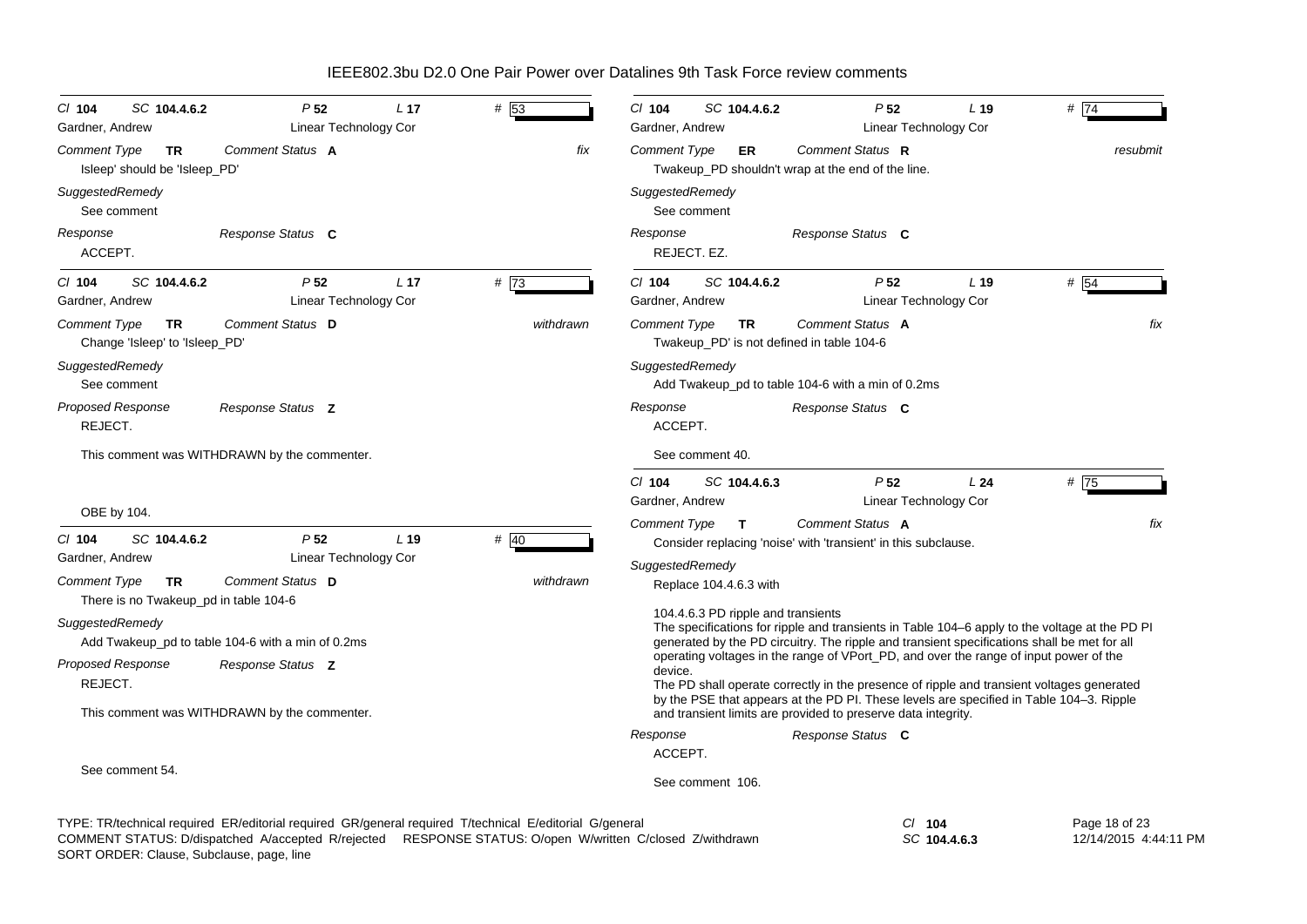| SC 104.4.6.3<br>$CI$ 104<br>Gardner, Andrew                              | P <sub>52</sub><br>Linear Technology Cor                                 | L26             | # 76     | $Cl$ 104<br>SC 104.4.6.4<br>Gardner, Andrew                                                                                                                                 | P <sub>52</sub><br>Linear Technology Cor                                                        | # 41<br>L <sub>35</sub>                                                           |  |  |  |  |  |
|--------------------------------------------------------------------------|--------------------------------------------------------------------------|-----------------|----------|-----------------------------------------------------------------------------------------------------------------------------------------------------------------------------|-------------------------------------------------------------------------------------------------|-----------------------------------------------------------------------------------|--|--|--|--|--|
| <b>Comment Type</b><br><b>TR</b>                                         | Comment Status R<br>Replace 'input power of the device' with just 'Ppd'. |                 | resubmit | Comment Status R<br><b>Comment Type</b><br>resubmit<br><b>TR</b><br>reference to Pclass_pd in table 104-1. There is no Pclass_pd but there is a Ppd. Are<br>these the same? |                                                                                                 |                                                                                   |  |  |  |  |  |
| SuggestedRemedy<br>See comment<br>Response                               | Response Status C                                                        |                 |          | SuggestedRemedy<br>Change text from Pclass_pd to Ppd.                                                                                                                       |                                                                                                 |                                                                                   |  |  |  |  |  |
| REJECT.                                                                  |                                                                          |                 |          | Response<br>REJECT. EZ.                                                                                                                                                     | Response Status C                                                                               |                                                                                   |  |  |  |  |  |
| SC 104.4.6.3<br>$CI$ 104<br>Gardner, Andrew                              | P <sub>52</sub><br><b>Linear Technology Cor</b>                          | L26             | # 55     | Use Ppd throughout.                                                                                                                                                         |                                                                                                 |                                                                                   |  |  |  |  |  |
| <b>Comment Type</b><br>Е<br>Vport PD' should be 'Vpd'                    | Comment Status R                                                         |                 | resubmit | $Cl$ 104<br>SC 104.4.6.5<br>Gardner, Andrew                                                                                                                                 | P <sub>52</sub><br>Linear Technology Cor                                                        | #78<br>L44                                                                        |  |  |  |  |  |
| SuggestedRemedy<br>See comment                                           |                                                                          |                 |          | <b>Comment Type</b><br><b>TR</b>                                                                                                                                            | Comment Status R<br>Remove all instances of 'port_' from the subscripts used by Equation 104-1. | resubmit                                                                          |  |  |  |  |  |
| Response<br>REJECT. EZ.                                                  | Response Status C                                                        |                 |          | SuggestedRemedy<br>See comment                                                                                                                                              |                                                                                                 |                                                                                   |  |  |  |  |  |
| See 68.                                                                  |                                                                          |                 |          | Response<br>REJECT.                                                                                                                                                         | Response Status C                                                                               |                                                                                   |  |  |  |  |  |
| SC 104.4.6.4<br>$CI$ 104<br>Gardner, Andrew                              | P <sub>52</sub><br>Linear Technology Cor                                 | L <sub>35</sub> | # 77     | SC 104.4.7<br>$CI$ 104<br>Gardner, Andrew                                                                                                                                   | P <sub>53</sub><br>Linear Technology Cor                                                        | # 56<br>$L$ 10                                                                    |  |  |  |  |  |
| <b>Comment Type</b><br><b>TR</b><br>Replace 'Pclass_PD' with just 'Ppd'. | Comment Status R                                                         |                 | resubmit | Comment Type<br><b>TR</b><br>TMFVDO PD is not defined.                                                                                                                      | Comment Status A                                                                                |                                                                                   |  |  |  |  |  |
| SuggestedRemedy                                                          |                                                                          |                 |          | SuggestedRemedy                                                                                                                                                             |                                                                                                 |                                                                                   |  |  |  |  |  |
| See comment<br>Response<br>REJECT.                                       | Response Status C                                                        |                 |          | item 13 in subclause 104.4.7.                                                                                                                                               | Change parameter for item 8 in Table 104-6 to "PD Maintain Full Voltage signature               | duration" and change "TMFVDO_PD" to "TMFVDO min" and add reference to table 104-3 |  |  |  |  |  |
|                                                                          |                                                                          |                 |          | Response<br>ACCEPT.                                                                                                                                                         | Response Status C                                                                               |                                                                                   |  |  |  |  |  |

*SC* **104.4.7**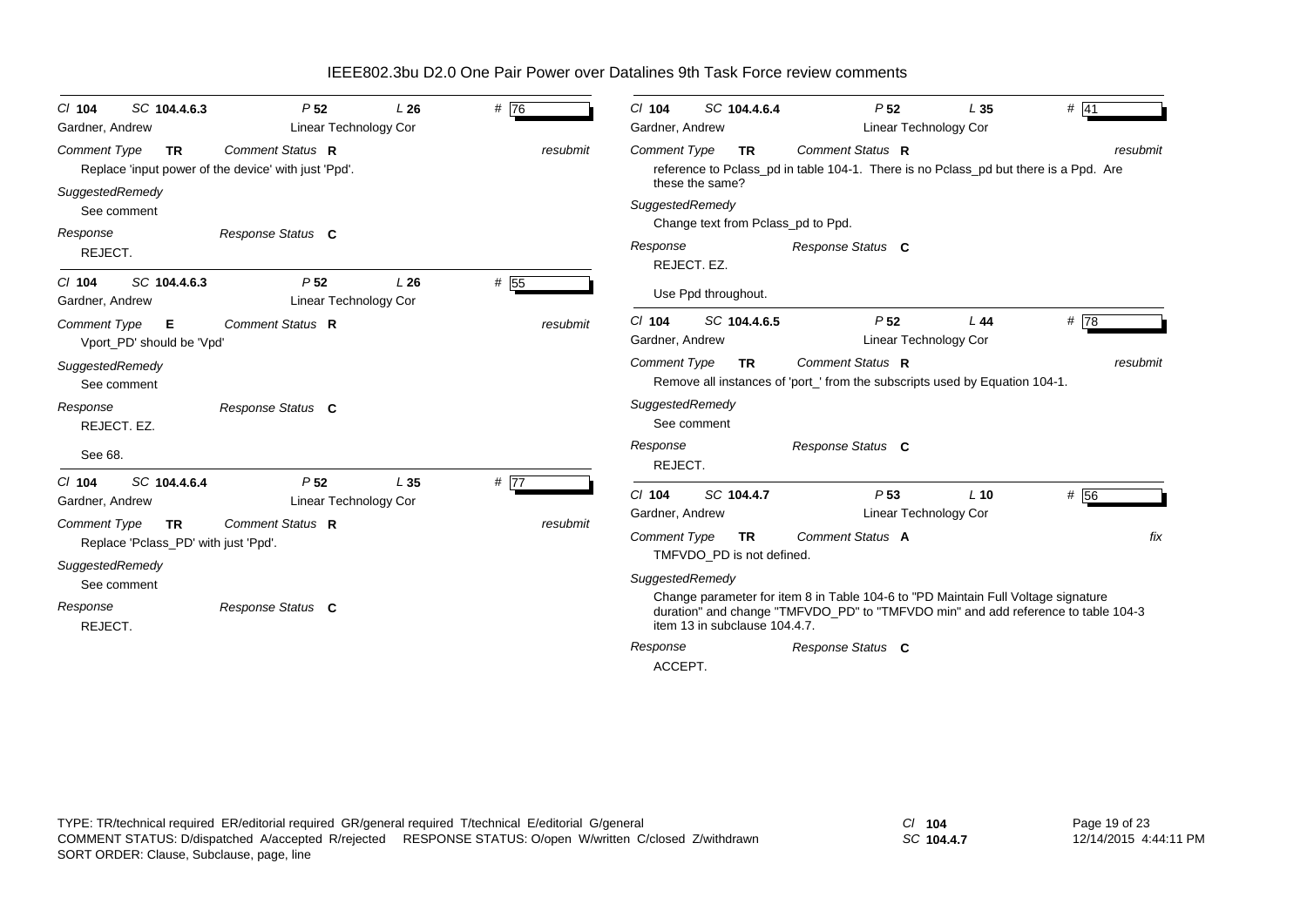| SC 104.5.1<br>$CI$ 104<br>Gardner, Andrew                                                                          | P <sub>52</sub><br>Linear Technology Cor                                                                                                 | L <sub>18</sub> | # 79     | SC 104.6.3.2<br>$Cl$ 104<br>Gardner, Andrew                                                                                                                        | P <sub>56</sub><br><b>Linear Technology Cor</b>                                                                                                    | $L$ 16          | # 84                 |
|--------------------------------------------------------------------------------------------------------------------|------------------------------------------------------------------------------------------------------------------------------------------|-----------------|----------|--------------------------------------------------------------------------------------------------------------------------------------------------------------------|----------------------------------------------------------------------------------------------------------------------------------------------------|-----------------|----------------------|
| <b>Comment Type</b><br><b>TR</b>                                                                                   | Comment Status R<br>A PD shall provide DC isolation' is not quantified making a compliance test meaningless.                             |                 | resubmit | <b>Comment Type</b><br><b>TR</b>                                                                                                                                   | Comment Status D<br>No description or requirement for tssw is given.                                                                               |                 | prewithdrawn         |
| SuggestedRemedy<br>Response<br>REJECT.                                                                             | Propose "A PD shall  all MDI leads of greater than 1 megaohm for voltages up to 60V".<br>Response Status C                               |                 |          | SuggestedRemedy<br>0 operation.<br>Proposed Response                                                                                                               | State that the slave shall sample the Vpd within the range of tssw during a write 1 or write<br>Response Status Z                                  |                 |                      |
| SC 104.6.1<br>$CI$ 104<br>Abramson, David                                                                          | P <sub>54</sub><br><b>Texas Instruments</b>                                                                                              | L <sub>27</sub> | # 130    | REJECT.                                                                                                                                                            | This comment was WITHDRAWN by the commenter.                                                                                                       |                 |                      |
| <b>Comment Type</b><br>ER                                                                                          | Comment Status R<br>We shouldn't call out a direct implementation.                                                                       |                 | resubmit | $Cl$ 104<br>SC 104.6.3.2<br>Gardner, Andrew                                                                                                                        | P <sub>56</sub><br><b>Linear Technology Cor</b>                                                                                                    | L <sub>18</sub> | # 80                 |
| SuggestedRemedy<br>Response<br>REJECT. EZ.                                                                         | Change "the master device" to "a master device" or "an example of the master device"<br>Response Status C                                |                 |          | <b>Comment Type</b><br>ER.<br>Change 'slots' to 'slot' in this sentence.<br>SuggestedRemedy<br>See comment                                                         | Comment Status R                                                                                                                                   |                 | resubmit             |
| SC 104.6.3.1<br>$CI$ 104                                                                                           | Change reference text to "the block diagram of a master device."<br>P <sub>55</sub>                                                      | L38             | # 131    | Response<br>REJECT, EZ.                                                                                                                                            | Response Status C                                                                                                                                  |                 |                      |
| Abramson, David<br><b>Comment Type</b><br>ER<br>SuggestedRemedy<br>Fix if this is true.<br>Response<br>REJECT. EZ. | <b>Texas Instruments</b><br>Comment Status R<br>This paragraph seems to have a different line spacing than the rest<br>Response Status C |                 | resubmit | $Cl$ 104<br>SC 104.6.3.2<br>Gardner, Andrew<br><b>Comment Type</b><br>$\mathbf{T}$<br>SuggestedRemedy<br>Delete 'release and then'<br>Proposed Response<br>REJECT. | P <sub>56</sub><br><b>Linear Technology Cor</b><br>Comment Status D<br>The words 'release and then' appear to be superfluous.<br>Response Status Z | L23             | # 82<br>prewithdrawn |
|                                                                                                                    |                                                                                                                                          |                 |          |                                                                                                                                                                    | This comment was WITHDRAWN by the commenter.                                                                                                       |                 |                      |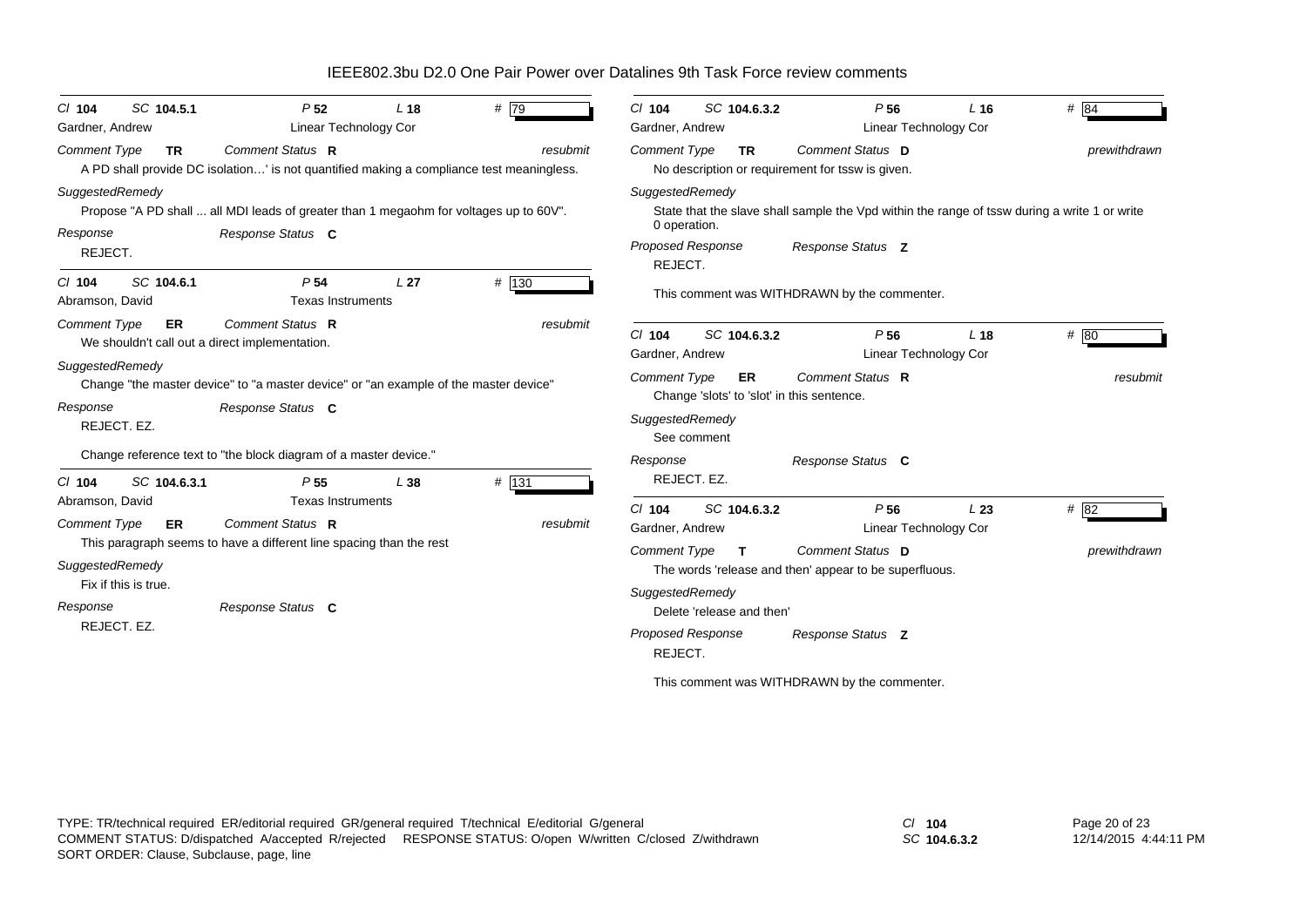| $CI$ 104                                           | SC 104.6.3.2                 | P <sub>56</sub>                                                                                                                                                                       | L <sub>25</sub>  | #83                 | $Cl$ 104                                 | SC 104.6.3.4                                                             | P <sub>57</sub>                                                                                                                                                                                       | L50 | $#$ 102 |  |
|----------------------------------------------------|------------------------------|---------------------------------------------------------------------------------------------------------------------------------------------------------------------------------------|------------------|---------------------|------------------------------------------|--------------------------------------------------------------------------|-------------------------------------------------------------------------------------------------------------------------------------------------------------------------------------------------------|-----|---------|--|
| Gardner, Andrew                                    |                              | <b>Linear Technology Cor</b>                                                                                                                                                          |                  |                     | Abramson, David                          |                                                                          | <b>Texas Instruments</b>                                                                                                                                                                              |     |         |  |
| <b>Comment Type</b><br>SuggestedRemedy             | T.<br>Delete 'hold and then' | Comment Status D<br>The words 'hold and then' appear to be superfluous.                                                                                                               |                  | prewithdrawn        | <b>Comment Type</b>                      | <b>TR</b><br>This comment applies to Table 104-7.<br>current drawn then. | Comment Status A<br>"Vport < 0.8V" in the additional information column for "Sink Current" does not seem right.<br>How can the Sink Current have a minimum when the PI voltage is 0? There will be no |     | fix     |  |
| Proposed Response<br>REJECT.                       |                              | Response Status Z                                                                                                                                                                     |                  |                     | SuggestedRemedy                          |                                                                          | Should the "<" be a ">"? I think that is what was meant                                                                                                                                               |     |         |  |
|                                                    |                              | This comment was WITHDRAWN by the commenter.                                                                                                                                          |                  |                     | Response<br>ACCEPT.                      |                                                                          | Response Status C                                                                                                                                                                                     |     |         |  |
| $Cl$ 104<br>Gardner, Andrew<br><b>Comment Type</b> | SC 104.6.3.4<br><b>TR</b>    | P <sub>57</sub><br><b>Linear Technology Cor</b><br>Comment Status D                                                                                                                   | $L$ 40           | #81<br>prewithdrawn |                                          | Change $<$ to $>$ .<br>sinking 16mA.                                     | This parameter may need to be replaced with a VOL<0.8V specification instead while                                                                                                                    |     |         |  |
|                                                    |                              | Specifications for rise time and fall time are absent from Table 104-7.                                                                                                               |                  |                     | $Cl$ 104                                 | SC 104.6.3.4                                                             | P <sub>57</sub>                                                                                                                                                                                       | L50 | # 101   |  |
| SuggestedRemedy                                    |                              |                                                                                                                                                                                       |                  |                     | Abramson, David                          |                                                                          | <b>Texas Instruments</b>                                                                                                                                                                              |     |         |  |
| <b>Proposed Response</b><br>REJECT.                |                              | Add specifications for fall time and rise time with maximums of 100us and 230us,<br>respectively based on timing proof from presentation stewart_3bu_1_1015.pdf.<br>Response Status Z |                  |                     | <b>Comment Type</b><br>16 <sub>m</sub> A | <b>TR</b><br>This comment applies to Table 104-7.                        | Comment Status A<br>The minimum sink current needs to be updated as the maximum probe current is now                                                                                                  |     | fix     |  |
|                                                    |                              | This comment was WITHDRAWN by the commenter.                                                                                                                                          |                  |                     | SuggestedRemedy                          | and some margin.                                                         | Change minimum Sink Current from 10mA to 18mA to include the 16mA sourcing current                                                                                                                    |     |         |  |
| $Cl$ 104<br>Gardner, Andrew                        | SC 104.6.3.4                 | P <sub>57</sub><br>Linear Technology Cor                                                                                                                                              | L <sub>47</sub>  | # 85                | Response                                 | <b>ACCEPT IN PRINCIPLE</b>                                               | Response Status C                                                                                                                                                                                     |     |         |  |
| <b>Comment Type</b>                                | ER.                          | Comment Status R<br>Add 'voltage' to the parameter descriptions for items 2 and 3 in table 104-7.                                                                                     |                  | resubmit            | Use 16mA                                 |                                                                          |                                                                                                                                                                                                       |     |         |  |
| SuggestedRemedy                                    | See comment                  |                                                                                                                                                                                       | See comment 100. |                     |                                          |                                                                          |                                                                                                                                                                                                       |     |         |  |
| Response<br>REJECT. EZ.                            |                              | Response Status C                                                                                                                                                                     |                  |                     |                                          |                                                                          |                                                                                                                                                                                                       |     |         |  |

*SC* **104.6.3.4**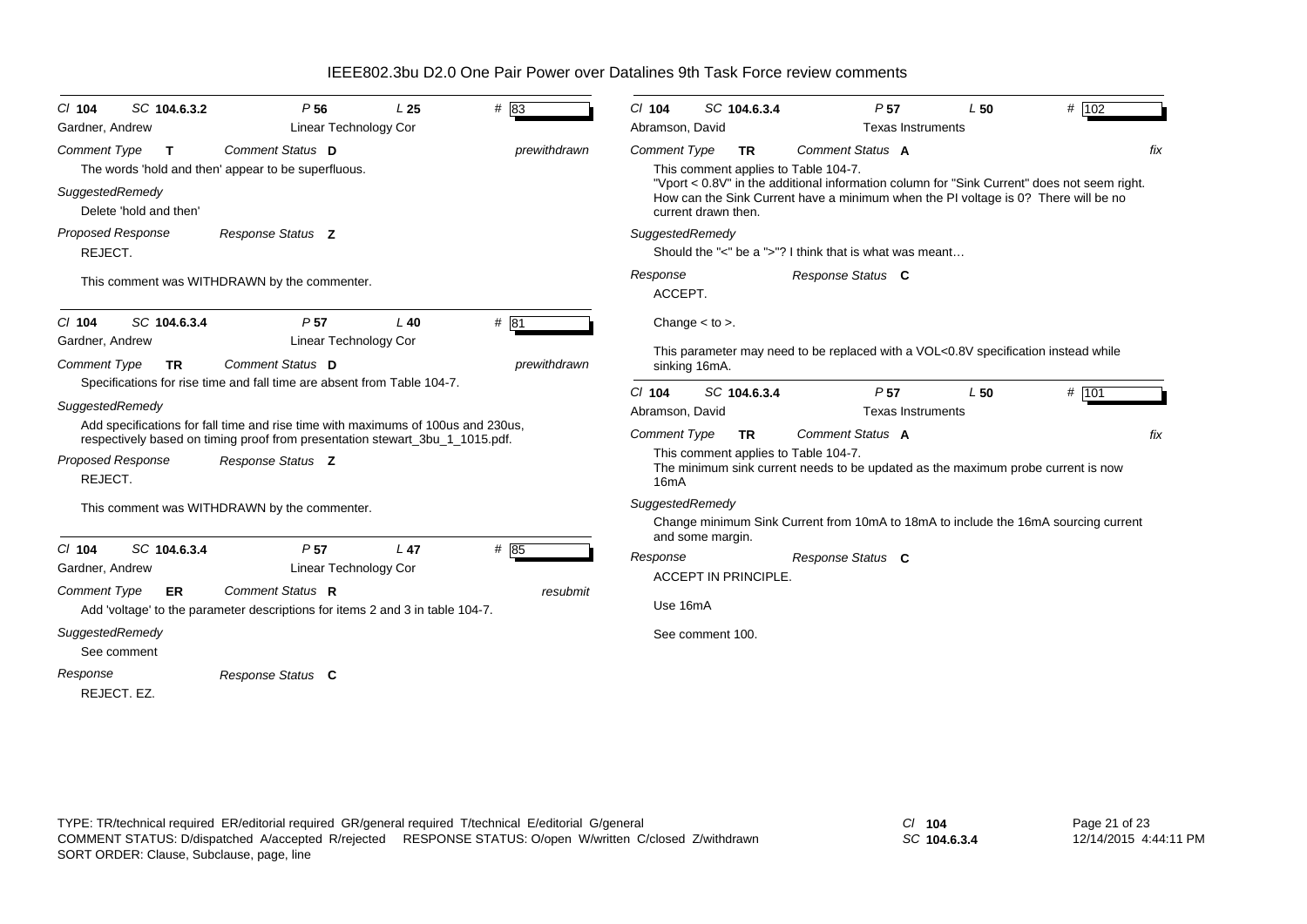| $CI$ 104                               | SC 104.6.3.4                                | P <sub>58</sub>                                                                  | $L_{9}$        | # 87         | $Cl$ 104                             | SC 104.7.4                            |                | $P$ 62                                                                                          | L <sub>1</sub>  | # 90              |
|----------------------------------------|---------------------------------------------|----------------------------------------------------------------------------------|----------------|--------------|--------------------------------------|---------------------------------------|----------------|-------------------------------------------------------------------------------------------------|-----------------|-------------------|
| Gardner, Andrew<br><b>Comment Type</b> | <b>ER</b>                                   | Linear Technology Cor<br>Comment Status R                                        |                | resubmit     | Chabot, Craig<br><b>Comment Type</b> | <b>ER</b>                             |                | UNH-IOL<br><b>Comment Status A</b>                                                              |                 | fix               |
|                                        |                                             | Add 'time' to parameter descriptions for items 9-15                              |                |              |                                      |                                       |                | The changes from D1.3 to D1.4 have consequently necessitated changes to the                     |                 |                   |
| SuggestedRemedy                        | See comment                                 |                                                                                  |                |              |                                      | corrected version of the PICS tables. |                | PICS (some shalls have either been added, removed, or altered). I have drafted a new,           |                 |                   |
|                                        |                                             |                                                                                  |                |              | SuggestedRemedy                      |                                       |                |                                                                                                 |                 |                   |
| Response                               |                                             | Response Status C                                                                |                |              |                                      | See chabot_3bu_1_1115                 |                |                                                                                                 |                 |                   |
|                                        | REJECT. EZ.                                 |                                                                                  |                |              | Response                             |                                       |                | Response Status C                                                                               |                 |                   |
| $CI$ 104                               | SC 104.6.4.3                                | P <sub>59</sub>                                                                  | L <sub>1</sub> | # 88         | ACCEPT.                              |                                       |                |                                                                                                 |                 |                   |
| Gardner, Andrew                        |                                             | Linear Technology Cor                                                            |                |              | $Cl$ 104                             |                                       | SC Table 104-1 | P32                                                                                             | L21             | $# \overline{91}$ |
| <b>Comment Type</b>                    | <b>ER</b>                                   | Comment Status D                                                                 |                | prewithdrawn | Gardner, Andrew                      |                                       |                | Linear Technology                                                                               |                 |                   |
|                                        |                                             | Figure 104-12 should be 'Address and Read_Scratchpad function command flowchart' |                |              | <b>Comment Type</b>                  | $\mathbf{T}$                          |                | Comment Status R                                                                                |                 | resubmit          |
| SuggestedRemedy                        | See comment                                 |                                                                                  |                |              | PoDL.                                |                                       |                | The assumption that the reference channel resistance is 15m of 26 AWG is limiting for           |                 |                   |
|                                        | Proposed Response                           | Response Status Z                                                                |                |              | SuggestedRemedy                      |                                       |                |                                                                                                 |                 |                   |
| REJECT.                                |                                             |                                                                                  |                |              |                                      |                                       |                | Consider changing the reference channel to 15m of 22 AWG.                                       |                 |                   |
|                                        |                                             | This comment was WITHDRAWN by the commenter.                                     |                |              | Response                             |                                       |                | Response Status C                                                                               |                 |                   |
| $CI$ 104                               | SC 104.6.4.4                                | P <sub>59</sub>                                                                  | L50            | # 89         | REJECT.                              |                                       |                |                                                                                                 |                 |                   |
| Gardner, Andrew                        |                                             | Linear Technology Cor                                                            |                |              |                                      |                                       |                | Discuss in room. See comments 60 and 93.                                                        |                 |                   |
| <b>Comment Type</b>                    | <b>ER</b><br>Add note explaining R/W and RO | Comment Status D                                                                 |                | prewithdrawn | $Cl$ 104<br>Gardner, Andrew          |                                       | SC Table 104-1 | P 35<br><b>Linear Technology Cor</b>                                                            | L <sub>22</sub> | # 59              |
| SuggestedRemedy                        | See comment                                 |                                                                                  |                |              | <b>Comment Type</b>                  | Е                                     |                | Comment Status D<br>Table 104-1 should be enclosed within its own subclause 'System class power |                 | prewithdrawn      |
|                                        | Proposed Response                           | Response Status Z                                                                |                |              |                                      | requirements'                         |                |                                                                                                 |                 |                   |
| REJECT.                                |                                             |                                                                                  |                |              | SuggestedRemedy                      |                                       |                |                                                                                                 |                 |                   |
|                                        |                                             | This comment was WITHDRAWN by the commenter.                                     |                |              |                                      |                                       |                | Add a new subclause 'System class power requirements' and include Table 104-1.                  |                 |                   |
|                                        |                                             |                                                                                  |                |              | REJECT.                              | <b>Proposed Response</b>              |                | Response Status Z                                                                               |                 |                   |
|                                        |                                             | This comment was WITHDRAWN by the commenter.                                     |                |              |                                      |                                       |                | This comment was WITHDRAWN by the commenter.                                                    |                 |                   |